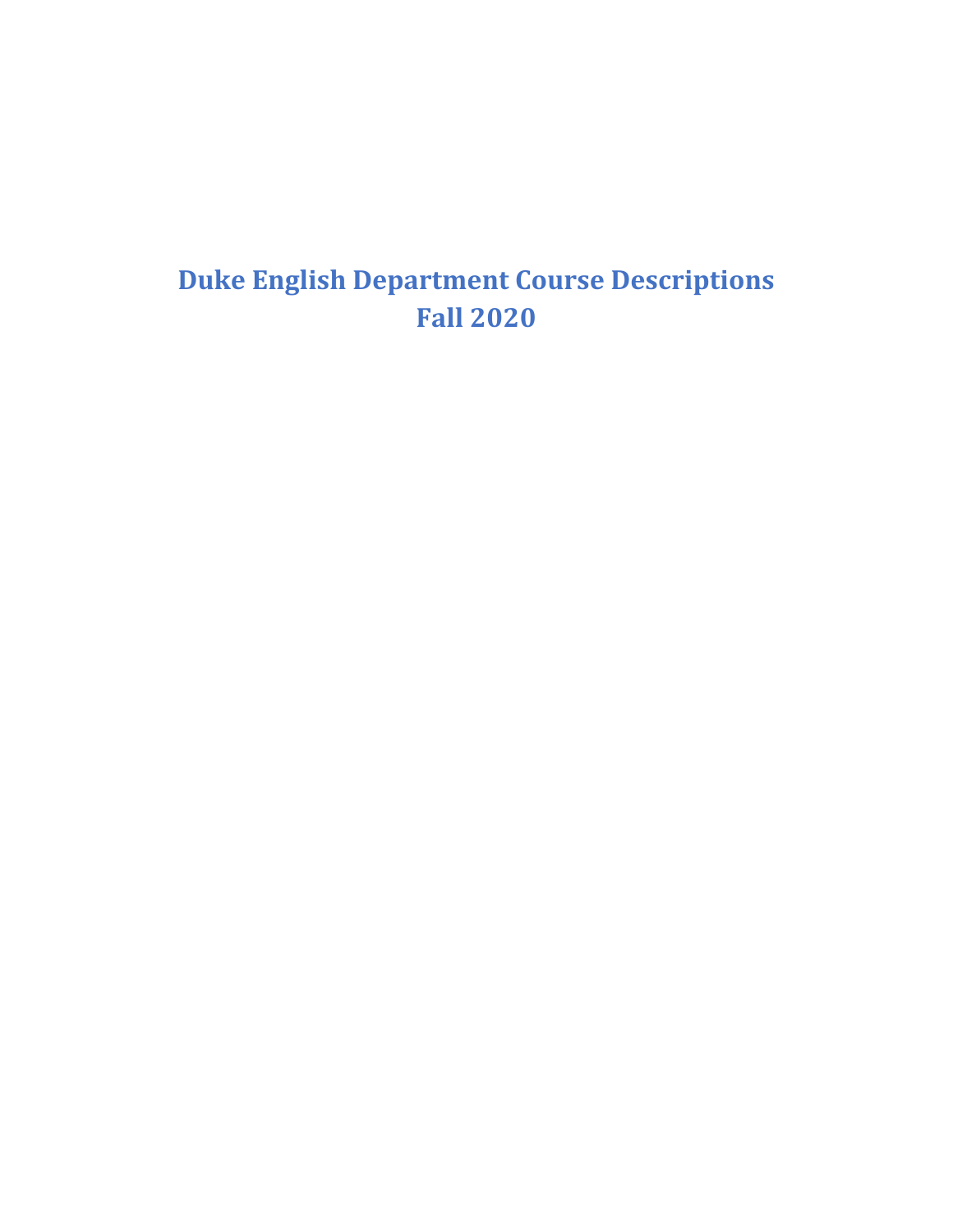# **ENGLISH 90S.01 SPECIAL TOPICS IN LITERATURE THE AMERICAN NIGHTMARE Mickey D'Addario**

This will be a hybrid course consisting of in-person and online (synchronous and asynchronous) discussions. If, at some point during the semester, we as a class decide that shifting to an entirely online environment (i.e. Zoom meetings, blog posts and responses, etc.) is a safer, easier, and better option to foster learning and growth, we will make that transition.

When it comes to the American Dream, there is one constant: for every success story, there are thousands of failures; for every dream, there is a lurking nightmare. Despite the captivating allure of rising from rags to riches, what happens to the individuals who dare to dream and end up losing their possessions, their freedom, or their sanity?

While our attention in this course will center on the dark side of the American Dream, we will explore all of its different sides—from the improbable triumphs to the heartbreaking disasters to the redemptive silver linings of trying to achieve a dream at all—through an examination of literature spanning from America's beginnings to the 21<sup>st</sup> century. After starting with tales of prosperity from Ben Franklin and Horatio Alger, we will transition to texts that express more nuanced versions of success such as *The Great Gatsby* as well as those that depict dreams doomed from the start—whether due to suburban malaise, parental negligence, or the undiscriminating path of disease. This trajectory will lead us through different interpretations and iterations of the dream that intersect with historical period, class, race, and sex.

Possible texts include:

```
The Great Gatsby by F. Scott Fitzgerald (1925)
Twelve Years a Slave by Solomon Northup (1855)
The Autobiography of Benjamin Franklin (1793, 1818)
Ragged Dick by Horatio Alger (1867)
Death of a Salesman by Arthur Miller (1949)
Music for Torching by A.M. Homes (1999)
Nemesis by Philip Roth (2010)
       To compliment the above texts, possible films include:
The	Great	Gatsby (2013)
```
*12 Years a Slave* (2013) *Death of a Salesman* (1985)

Assignments consist of weekly online blog postings, a medium critical analysis paper based on the close reading of a passage  $(4-5$  pages), and a longer paper with library research  $(8-10 \text{ pages})$  that can be based on ideas explored in either the first essay or a blog post. No exams. No prerequisites. No prior knowledge of course texts or themes needed.

# **ENGLISH 90S.02** SPECIAL TOPICS IN LITERATURE **LITERATURE AND TECHNOLOGY: On Living with Machines Russell Coldicutt**

**\_\_\_\_\_\_\_\_\_\_\_\_\_\_\_\_\_\_\_\_\_\_\_\_\_\_\_\_\_\_\_\_\_\_\_\_\_\_\_\_\_\_\_\_\_\_\_\_\_\_\_\_\_\_\_\_\_\_\_\_\_\_\_\_\_\_\_\_\_\_\_\_\_\_\_\_\_\_\_\_\_\_\_\_\_**

If technology is a necessary part of being human, to what extent does it control our actions, thoughts, and desires? From artificially intelligent systems, to vaccines, to social media platforms, it's hard to imagine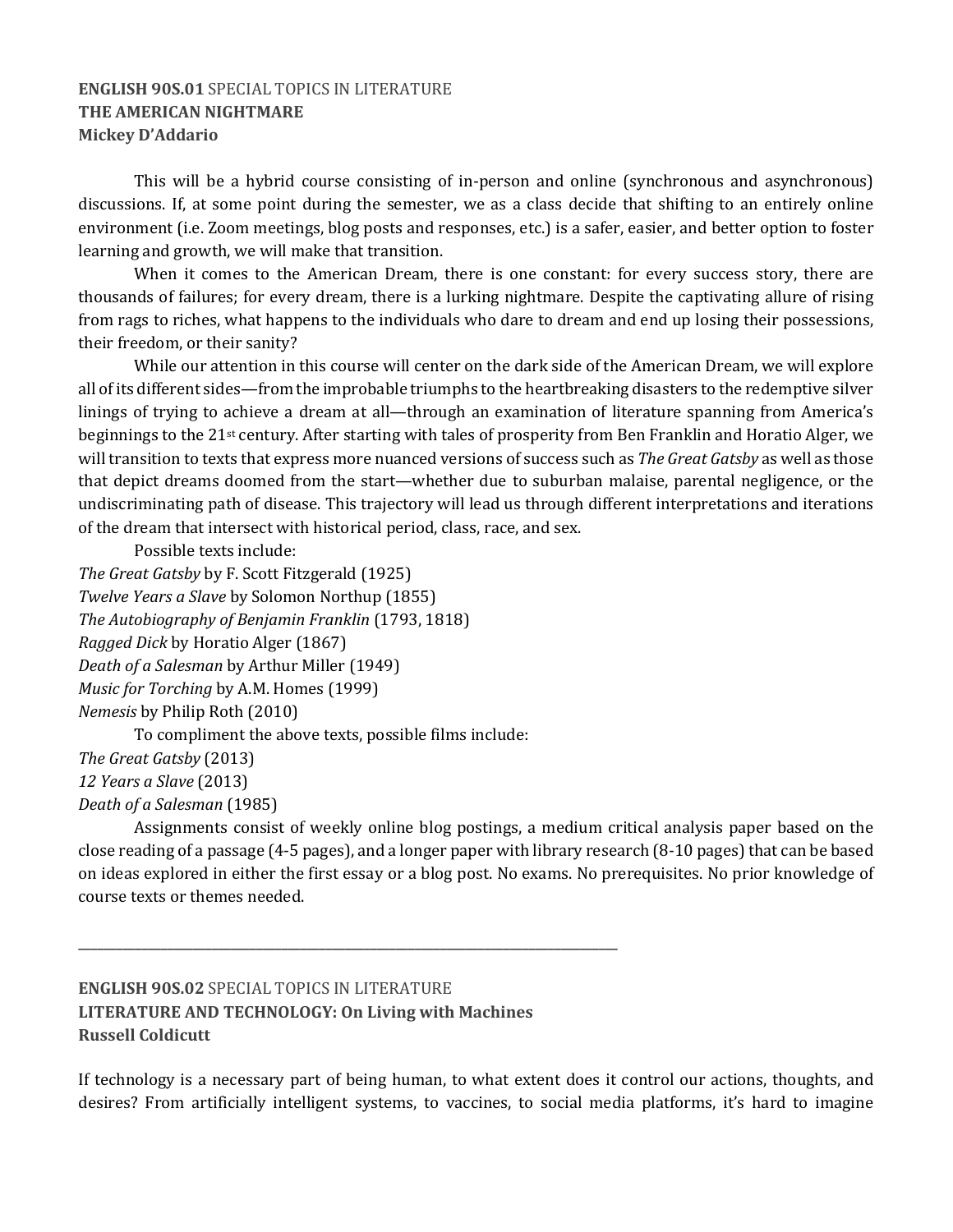contemporary life without the technologies that shape the modern world. But do those technologies govern human behavior? Are we slaves to the machine?

In this class, we will analyze how technology is used to support and occasionally transform the way humans live and think. We'll begin by identifying how different technologies shape the way humans act in all kinds of modern spaces, from the battlefield to the bedroom. Then, we'll figure out how 20th and 21st century authors use those spaces to stage an encounter between humans and machines in their writing and/or art. This class will uncover how modern narratives of technology (both literary and scientific) prepare us to interact with and question technology's involvement in our lives.

**Reading** may include: the films *Modern Times*, *Her* and some episodes of *Black Mirror*; selections of 'drone art'; poetry by Gertrude Stein, William Carlos Williams and Allen Ginsberg; short fiction by Zadie Smith, Margaret Atwood, Kazuo Ishiguro, Colson Whitehead, Hwang Sok-yong, H.G. Wells, E.M. Forster, J.G. Ballard, William Gibson, and Don Delillo,.

**Assignments** will include two short essays (3-5 and 4-6 pages), and a longer final essay (10-12 pages), which you will have the opportunity to draft and workshop in class. No exams. No prerequisites.

**This class will be online and will provide asynchronous options**. Students from any year and any major are welcome and no prior knowledge of the texts or concepts is necessary! This class meets the first-year seminar requirements. Please email any questions to the instructor at russell.coldicutt@duke.edu.

# **ENGLISH 101S.01 THE ART OF READING UTOPIAS & DYSTOPIAS IN AM LIT Michael D'Alessandro**

#### Utopias and Dystopias in American Literature and Film

**\_\_\_\_\_\_\_\_\_\_\_\_\_\_\_\_\_\_\_\_\_\_\_\_\_\_\_\_\_\_\_\_\_\_\_\_\_\_\_\_\_\_\_\_\_\_\_\_\_\_\_\_\_\_\_\_\_\_\_\_\_\_\_\_\_\_\_\_\_\_\_\_\_\_\_\_\_\_\_\_\_\_\_\_\_**

From *The Hunger Games to The Handmaid's Tale to Mad Max: Fury Road, American culture has become* saturated with visions of speculative "other" societies. But why exactly have utopian and dystopian stories become so central to our national landscape? How can so-called utopias allow specific populations to thrive while so many others fail? Moving from the turn of the twentieth century to the present day, this course examines the genre through social, cultural, and political lenses. We investigate traditional examples of utopias and dystopias—from planned communities to futuristic authoritarian regimes—at the same time that we test the boundaries of utopian and dystopian definitions.

Throughout, we ask critical questions of the utopian and dystopian genres, such as: how have speculative futures illuminated fears around changing economic structures, gender dynamics, and race relations? In what ways do utopias and dystopias offer insight into ideals of individualism and fears of conformity? What aspects of United States history have unfolded as real-life utopias and dystopias? Finally, how distinct are the concepts of utopia and dystopia?

Fiction and film lie at the center of our exploration, but we also engage genre theory, television shows, and cultural criticism. Texts include Margaret Atwood's *The Handmaid's Tale*, Ira Levin's *The Stepford Wives*, Octavia Butler's *Parable of the Sower*, and Suzanne Collins's *The Hunger Games*. Film screenings include Alex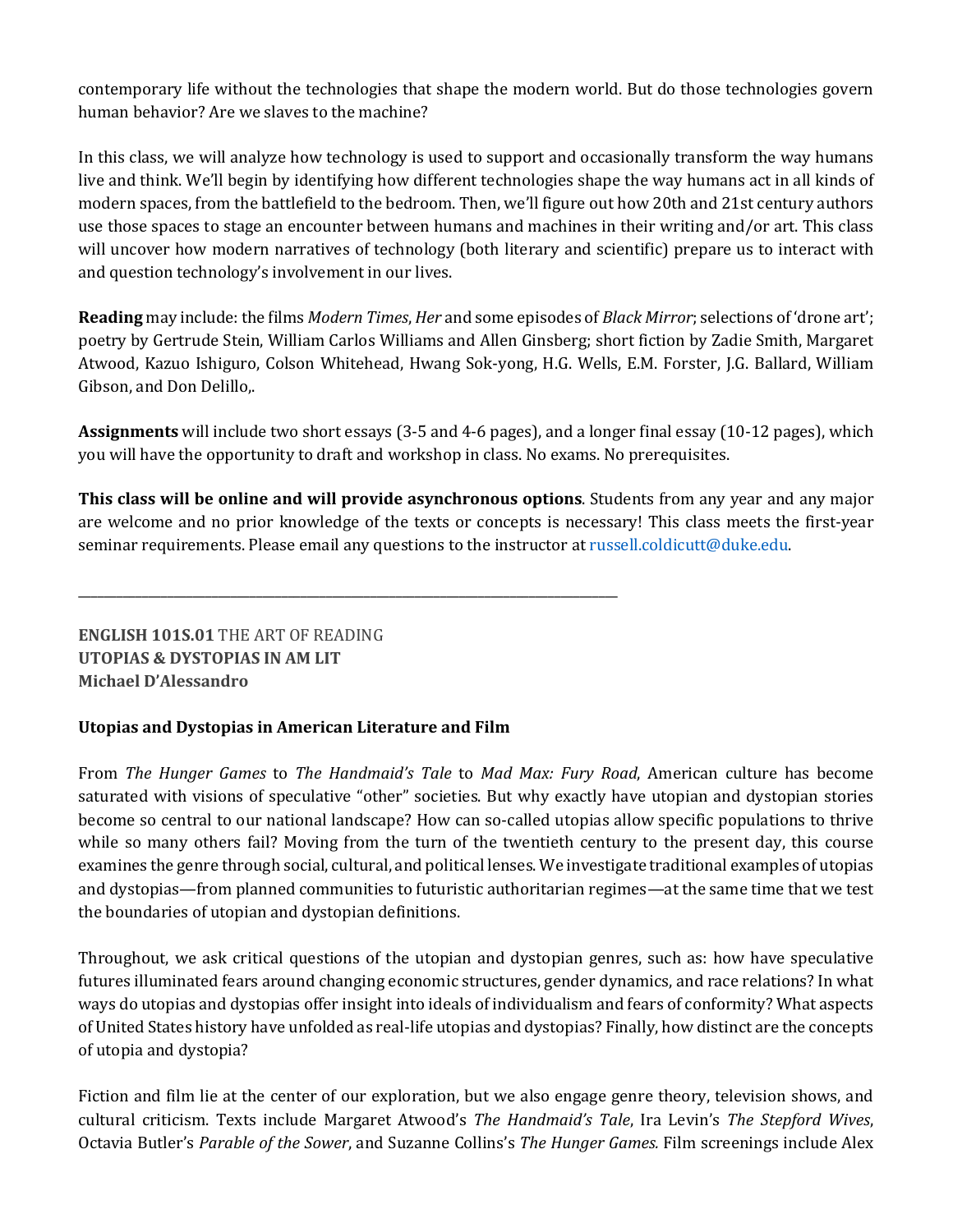Garland's *Ex Machina*, Steven Spielberg's *Minority Report*, and Bong Joon-Ho's Snowpiercer. Evaluation consists of a series of short essays, one oral presentation, a final research essay, and class participation.

The class is a discussion seminar and will be held in an ONLINE format.

**\_\_\_\_\_\_\_\_\_\_\_\_\_\_\_\_\_\_\_\_\_\_\_\_\_\_\_\_\_\_\_\_\_\_\_\_\_\_\_\_\_\_\_\_\_\_\_\_\_\_\_\_\_\_\_\_\_\_\_\_\_\_\_\_\_\_\_\_\_\_\_\_\_\_\_\_\_\_\_\_\_\_\_\_\_**

#### **ENGLISH 101S.02 THE ART OF READING WAR & WORSHIP, WINE & (WO)MEN & WORK Thomas Ferraro**

Our age has lost much of its ear for poetry, as it has its eye for color and line, and its taste for war and worship, wine and women.

#### Henry Adams (1904)

Why read when there is so much else—or so little!—to do? What is there in a novel, a poem, an essay to hold our imagination captive? to make us smarter, wiser, more artful and more courageous? to bring us closer to each other, to the world at large, to the wonder and the terror and the majesty? How are we to know "it" when we see it; get there when we're not; speak of it when we are? And how are we to take the next step to the point where bearing witness becomes a form of making present? embodying, a form of propagating? critical analysis, a form of collective self-interrogation?

These questions are the biggies—the overarching, meta-issues of deeply engaged, bloody demanding, fiercely intelligent, achingly beautiful reading.

Nice to contemplate, for sure. But, speaking practically, how to begin?

I will gather for us some of the best stuff I know, American Romantic texts especially, treating matters of nearly universal interest: those matters of "war and worship, wine and (wo)men and work," to expand pointedly on Henry Adams's 1904 alliterative litany. The kind of texts worth reading again and again. We will take character to heart, query idea and plot, describe the sound and sight and feel of the language. We'll ask each text to tutor us on how it wishes, in particular, to be read. And we'll work methodically on our game: 1) reading aloud, to catch the tone and the drama of the words on the page, even in expository prose, experiencing form as content; 2) cross-interrogating between part and whole, whole and part (a given phrase vs. its sentence or paragraph, a given passage vs. the text, the text-at-hand vs. the texts-so-far); and 3) cultivating self-reflexivity, in which what is going on in a text is seen to be at stake in how, separately and together, we discuss it. The ultimate goal is to be able to inhabit a text in its own terms, so intimately that it lives in us; to analyze it so cogently that it, in effect, analyzes us.

Of course that goal is easier said than done, especially given that the seminar is to be conducted on Zoom, with a little help from Sakai. The special challenge this fall is to (learn to) compensate for the loss of the lived theater of the living classroom. What we will be missing are many of the gestural clues in which we bear individual and collective witness to the impress of each given text upon us—which is how we have traditionally come to awareness of what the text *knows* (about us, through us) and *does* (to us). I expect my method to be both more Socratic (calling on folks in discussion, so we don't lose anyone) and less Socratic (extended riffs on passages or interpretive context) than is usual for me in seminar. (A note on literary history: in Plato's *Dialogues* Socrates asks myriad questions of his designated pupils, à la *The Paper Chase's* law classroom, but in doing so he seems to expect and usually in fact receives rote answers, often simply an affirmation, "yes, sir, I agree." Such an affirmation, which comes across to our U.S. ears as simply sycophantic, only works pedagogically if it is taken as a sarcastic bird-flip to the power-dynamic of the questioning process itself!) We might even try break-out rooms, especially if a teaching assistant is aboard. That should help with the fatigue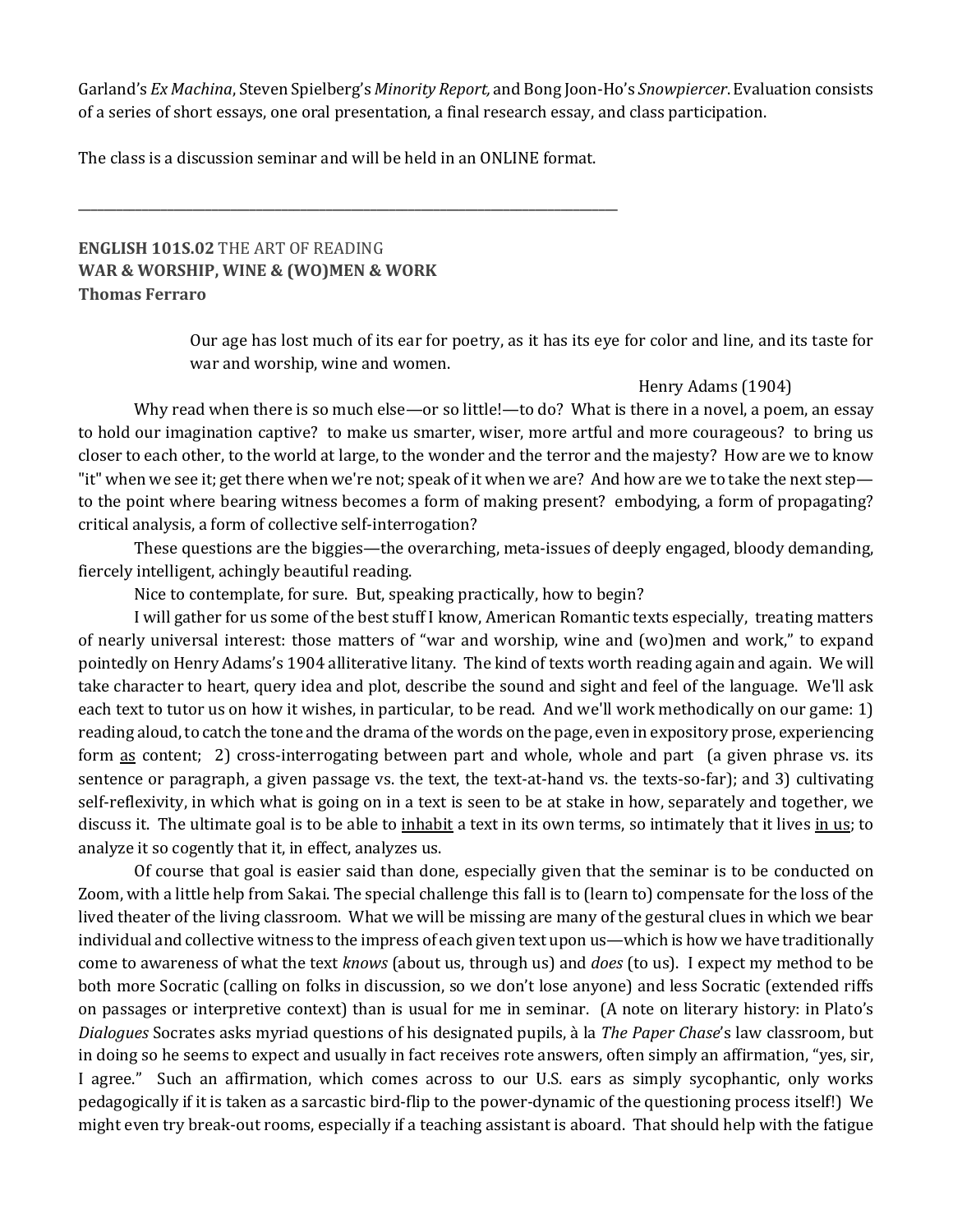of concentrated Zooming, especially on-Zoom intellectual concentration—which is a function, I am beginning to recognized, of both too much looking (staring at video-fied talking) and way not enough (gesture and movement about a table).

I am expecting to retain the traditional writing structure of three semi-formal short essays, 5-7 pages, with likelihood response pieces (what we have come to call "shorties") each week. Final grade to be based on the three semi-formal essays, the myriad shorties, and individual contributions to our collective process whether synchronous or not.

An introduction, in sum, to the sublime intensities of sustained reading during the age of socialdistancing and new-normals: the visceral texture it offers, the analytic trenchancy (including capacity for contradiction) it demands, the repartee it solicits, the essaying that honors it, and the kinship of word and thought it ultimately inspirits.

TEXTS TO BE DRAWN FROM: Poetry by Dickinson, Stevens, Hughes; short and not-so-short stories by Nathaniel Hawthorne, Henry James, and Claude McKay; novellas and novels by Zora Neale Hurston, E.L. Doctorow, and Ron Hansen; essays by Ralph Waldo Emerson, Michael Herr, Richard Rodriguez; maybe even a vocal recording or video clip, or two.

PREREQUISITES: an appetite for risk, a willingness to dig in, and that extra something.

**\_\_\_\_\_\_\_\_\_\_\_\_\_\_\_\_\_\_\_\_\_\_\_\_\_\_\_\_\_\_\_\_\_\_\_\_\_\_\_\_\_\_\_\_\_\_\_\_\_\_\_\_\_\_\_\_\_\_\_\_\_\_\_\_\_\_\_\_\_\_\_\_\_\_\_\_\_\_\_\_\_\_\_\_\_**

**\_\_\_\_\_\_\_\_\_\_\_\_\_\_\_\_\_\_\_\_\_\_\_\_\_\_\_\_\_\_\_\_\_\_\_\_\_\_\_\_\_\_\_\_\_\_\_\_\_\_\_\_\_\_\_\_\_\_\_\_\_\_\_\_\_\_\_\_\_\_\_\_\_\_\_\_\_\_\_\_\_\_\_\_\_**

INVITATION/WARNING: I know that English 101 fills a requirement, which produces an allergic reaction to all and sundry, even the majors! More damaging still, it is a clear that—thanks to high-school pedagogy, not to mention the current cultural climate—the pendulum has swung back to certain whispered assumptions about "English": above all, that it is a touchy-feely enterprise of dreamy subjectivity for those without the brains or the gumption to do the real stuff. But let me say, at the risk of sounding defensive: Dream on. As former President Brodhead reminds us, almost every single American winner of the Nobel Prize in the Sciences of the last 25 years began intellectual life with an undergraduate Liberal Arts degree heavy on English. Now is the time to start wondering, what am I missing?

**ENGLISH 110S.01 INTRO CREATIVE WRITING Cathy Shuman**

The word, the line, the sentence; the image, the thought, the story – these will be our building blocks as students explore and experiment, write, workshop, revise, and polish substantive work in three genres: poetry, fiction, and creative nonfiction. Along the way, we will analyze published examples of each genre for inspiration and ideas. In Fall 2020, this course will be taught online.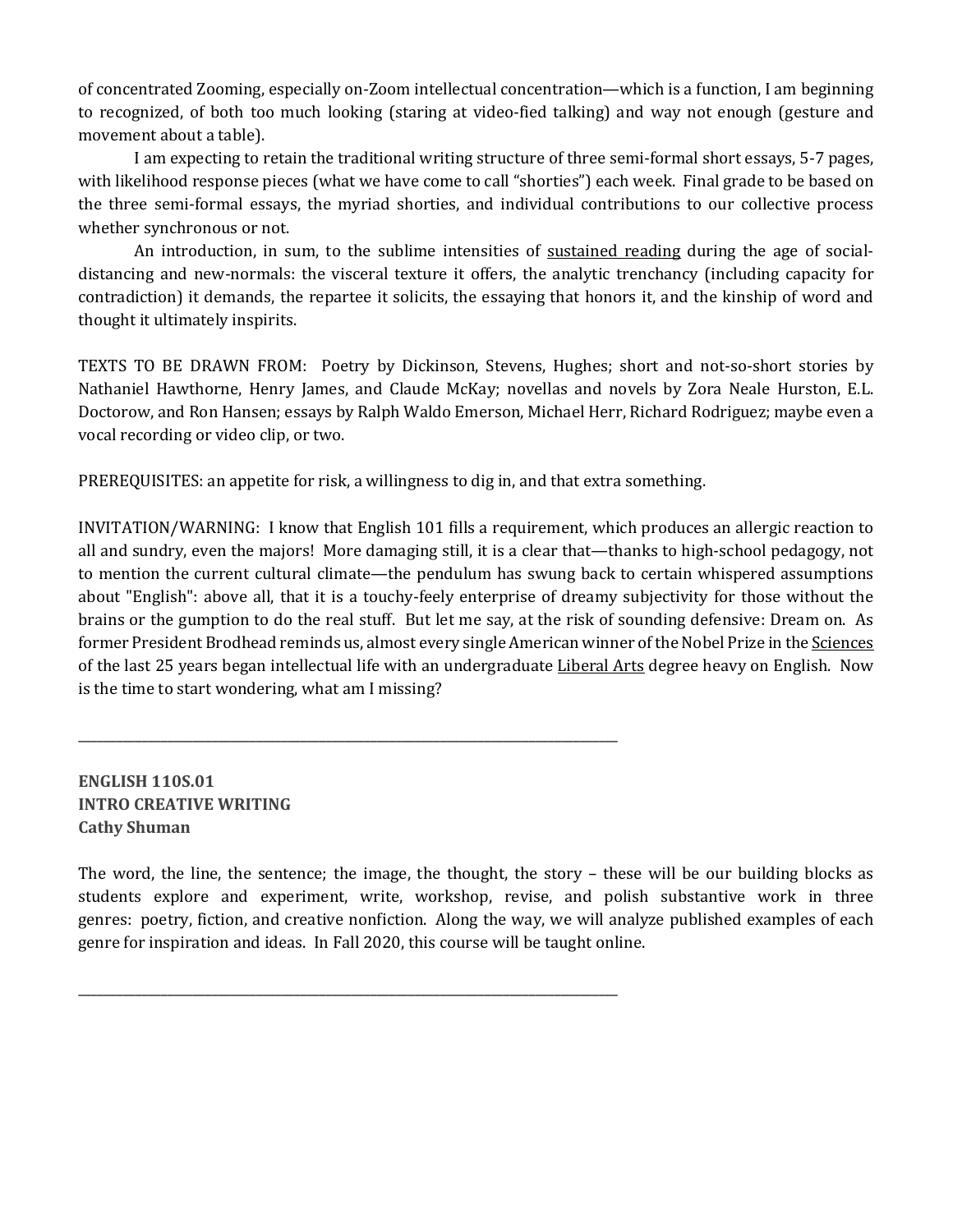**ENGLISH 110S.02 INTRO CREATIVE WRITING Mesha Maren-Hogan**

Introduction to Creative Writing is a hands-on, interactive exploration of nonfiction, poetry, playwriting, and fiction. Students will read examples from each genre and discuss the craft elements demonstrated in each text. We will then go on to try our own hand at drafting and revising essays, poems, plays, and prose. No previous experience is necessary.

**ENGLISH 190FS-2.01 FOCUS PROG SEM LIT SOUTHERN GROTESQUE Taylor Black**

**\_\_\_\_\_\_\_\_\_\_\_\_\_\_\_\_\_\_\_\_\_\_\_\_\_\_\_\_\_\_\_\_\_\_\_\_\_\_\_\_\_\_\_\_\_\_\_\_\_\_\_\_\_\_\_\_\_\_\_\_\_\_\_\_\_\_\_\_\_\_\_\_\_\_\_\_\_\_\_\_\_\_\_\_\_**

**\_\_\_\_\_\_\_\_\_\_\_\_\_\_\_\_\_\_\_\_\_\_\_\_\_\_\_\_\_\_\_\_\_\_\_\_\_\_\_\_\_\_\_\_\_\_\_\_\_\_\_\_\_\_\_\_\_\_\_\_\_\_\_\_\_\_\_\_\_\_\_\_\_\_\_\_\_\_\_\_\_\_\_\_\_**

This course will reckon with representations of the region of the United States that, as William Faulkner describes in Absalom, Absalom!, has been "dead since 1865 and peopled with garrulous outraged baffled ghosts."

The historical lens of slavery produces a condition of grotesquerie that itself has blossomed into fields of insanity. Our tour of the South will seek these out, focusing in on the unsavory, haunted and peculiar figures we meet along the way—figures, who, according to O'Connor, are "not images of the man in the street...[but] images of the man forced out to meet the extremes of his own nature...the result of what our social history has bequeathed to us, and what our literary history forces our writers to attempt."

So, rather than consider works that romanticize or apologize for the South's sordid history, our syllabus will be populated by works that offer distorted visions of Southern life, history and culture.

We will consider depictions of the South in fiction (novels, plays and short stories), music (country, blues, bluegrass, gospel), film and television. This evolving character analysis of the region will tend toward the fantastic, terrible and estranged. With this in mind, your assignments will help you develop strategies for understanding and writing about forms of representation that are, in and of themselves, uncanny and highly stylized.

**ENGLISH 190FS-2.02 FOCUS PROG SEM LIT THINKERS, DISCOVERERS, SOLVERS Astrid Giugni**

Renaissance mathematicians theorized the probability of winning games of chance, analyzed ciphers to understand covert military operations, fought duels over the solution of algebraic equations, and discovered imaginary numbers. Their discoveries, in turn, sparked the imagination of other scientists, artists, travelers, as well as of political theorists and writers—but does measuring and quantifying the world spark or suppress the imagination? Is mathematical discovery essential for a sense of wonder at the universe or does it destroy the poetry of the unknown? And how different is science from magic and alchemy?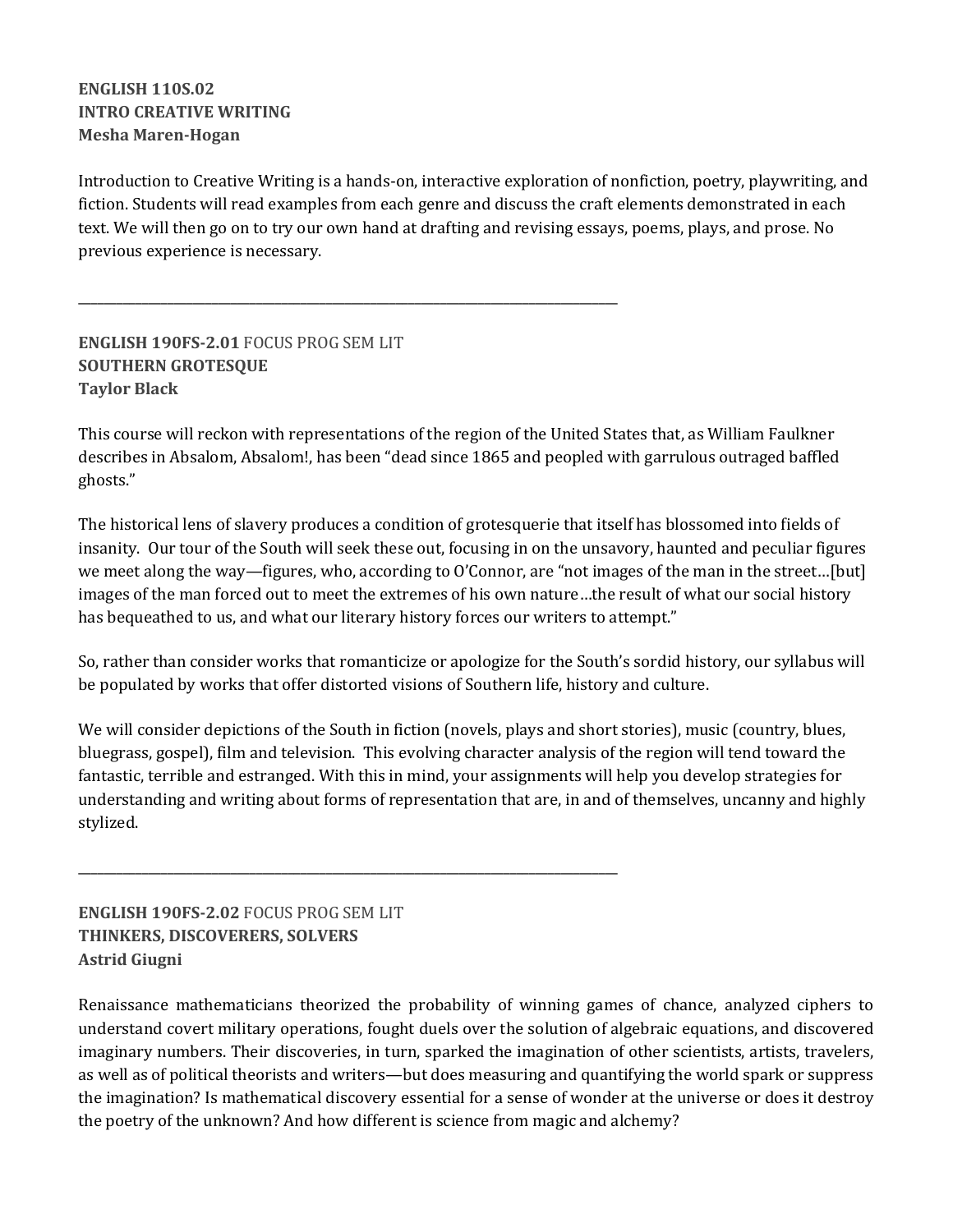Taking up these questions in the version proposed by Francis Bacon in his *Novum organon* (1620), this class explores how Renaissance men and women interpreted the new discoveries in algebra, geometry, cryptography, and probability. We will begin by reading, in translation, some of the original mathematical works that broke new ground in these fields and learn how to work with pre-modern mathematical conventions. The main concern of the course will be with how these discoveries influenced thinkers as different as Galileo Galilei, Christopher Marlowe, William Shakespeare, and John Milton as they wrote about politics, religion, and literature.

# **ENGLISH 220S.01 INTRO TO THE WRITING OF POETRY Nicole Higgins**

**\_\_\_\_\_\_\_\_\_\_\_\_\_\_\_\_\_\_\_\_\_\_\_\_\_\_\_\_\_\_\_\_\_\_\_\_\_\_\_\_\_\_\_\_\_\_\_\_\_\_\_\_\_\_\_\_\_\_\_\_\_\_\_\_\_\_\_\_\_\_\_\_\_\_\_\_\_\_\_\_\_\_\_\_\_**

"If there were no poetry on any day in the world, poetry would be invented on that day. For there would be an intolerable hunger." - Muriel Rukeyser

Online. This course introduces poetry writing as a craft process, emphasizing strategies for generating new material and revising work in progress. Because there is no writing without reading, we will turn to recent collections and commentary by some contemporary poets to better understand the choices they make in gathering ideas, constructing content, and refining poems. We will also explore how their work responds to various poetic traditions, using these discoveries to articulate aesthetic moves in the poems we'll workshop. Finally, we will embrace the unfamiliar. As a member of this writing community, you will work together to identify and cultivate techniques available to you, providing thoughtful, constructive feedback on others' writing and building a portfolio of your own polished poems.

Assignments: Bi-weekly poetry submissions for workshop, short reading responses, prompt share, final portfolio  $(12-15pp)$  of revised poems. No exams.

**ENGLISH 220S.02 INTRO TO THE WRITING OF POETRY Joseph Donahue** 

#### **Introduction to ONLINE Creative Writing: Modern Poetry**

The goal of the course is to introduce students to the history and practice of poetic art in the twentieth century. Reading assignments will offer models of poetic practice. Lectures will provide background about the poet or poets we are reading, and about the traditions that inform the poetics of this century. The course proceeds from the premise that a sharp sense of literary history is critical to the development of any serious writer. Students will be expected to read closely, to acquire an overall grasp of the beginnings of modernism, and participate in discussions. Further, students will be expected to investigate the texts towards which their writing leads them. In class and out of class we will explore the possibilities for contemporary poetic practice suggested by earlier works. We will look at a wide range of poems with attention to both how they are made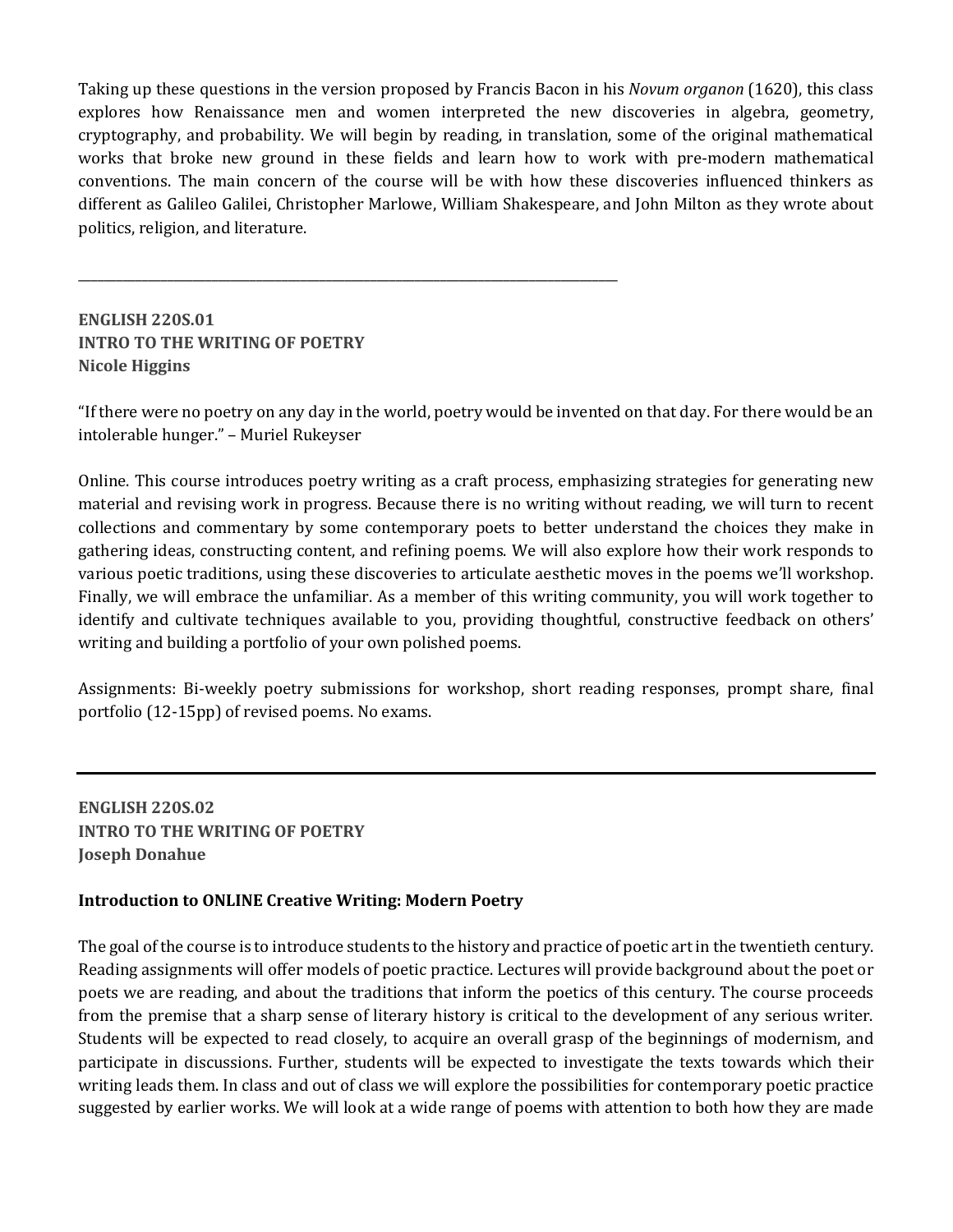and to the personal urgency that makes the poem more than an exercise. Our main focus will be on writing poems, and on developing both a critical and a generous approach to each other's work.

**\_\_\_\_\_\_\_\_\_\_\_\_\_\_\_\_\_\_\_\_\_\_\_\_\_\_\_\_\_\_\_\_\_\_\_\_\_\_\_\_\_\_\_\_\_\_\_\_\_\_\_\_\_\_\_\_\_\_\_\_\_\_\_\_\_\_\_\_\_\_\_\_\_\_\_\_\_\_\_\_\_\_\_\_\_**

**\_\_\_\_\_\_\_\_\_\_\_\_\_\_\_\_\_\_\_\_\_\_\_\_\_\_\_\_\_\_\_\_\_\_\_\_\_\_\_\_\_\_\_\_\_\_\_\_\_\_\_\_\_\_\_\_\_\_\_\_\_\_\_\_\_\_\_\_\_\_\_\_\_\_\_\_\_\_\_\_\_\_\_\_\_**

**\_\_\_\_\_\_\_\_\_\_\_\_\_\_\_\_\_\_\_\_\_\_\_\_\_\_\_\_\_\_\_\_\_\_\_\_\_\_\_\_\_\_\_\_\_\_\_\_\_\_\_\_\_\_\_\_\_\_\_\_\_\_\_\_\_\_\_\_\_\_\_\_\_\_\_\_\_\_\_\_\_\_\_\_\_**

#### **ENGLISH 221S.01 INTRO. TO THE WRITING OF FICT. JP Gritton**

In addition to composing their own pieces of short fiction, students will read work by masters of the short form. These stories are lenses through which we will explore the building blocks of the narrative craft character, point of view, setting, plot, as well as voice—and they will complement chapters from Janet Burroway's guide to narrative craft, *Writing Fiction*. Students who remain in the course will be required to purchase this text; it will provide a kind of technical ballast as we explore fiction by the likes of Jim McPherson, Jo Kyung Ran, Toni Morrison, and others. This is a HYBRID class: in addition to our weekly meetings, we'll maintain a robust online presence on the class's Sakai site. For those unable to attend in-person meetings, alternative/asynchronous assignments and readings will be available, among them: posting discussion questions on readings, as well as informally "workshopping" classmates' fiction on the discussion board. In addition to weekly writing exercises, students will submit one fully revised short story at semester's end, along with a final portfolio "letter" that articulates their revision process.

**ENGLISH 221S.02 INTRO. TO THE WRITING OF FICT. Writing the Unspeakable Amin Ahmad**

Hybrid. As writers of fiction, we try to go beyond the surface and delve deep into uncomfortable emotions: desire, sexuality, loss, belonging, madness, personal and historical trauma. We start with our own raw experiences, but all too often and end up self-censoring or resorting to clichés and conventional narrative strategies. How then do we create fresh works of insight, clarity and narrative power?

In this class we will learn from contemporary writers who have successfully engaged this difficult terrain. Reading like writers, we will take apart published work to learn craft issues like point-of-view, time management, characterization, and dialogue. Since writing the unspeakable depends on creating innovative forms, we will also learn to re-invent classic story structures.

Readings include contemporary writers such as Zadie Smith, Jhumpa Lahiri, Sam Shepard, Haruki Murakami, Lauren Groff, Edward P. Jones, and Justin Torres.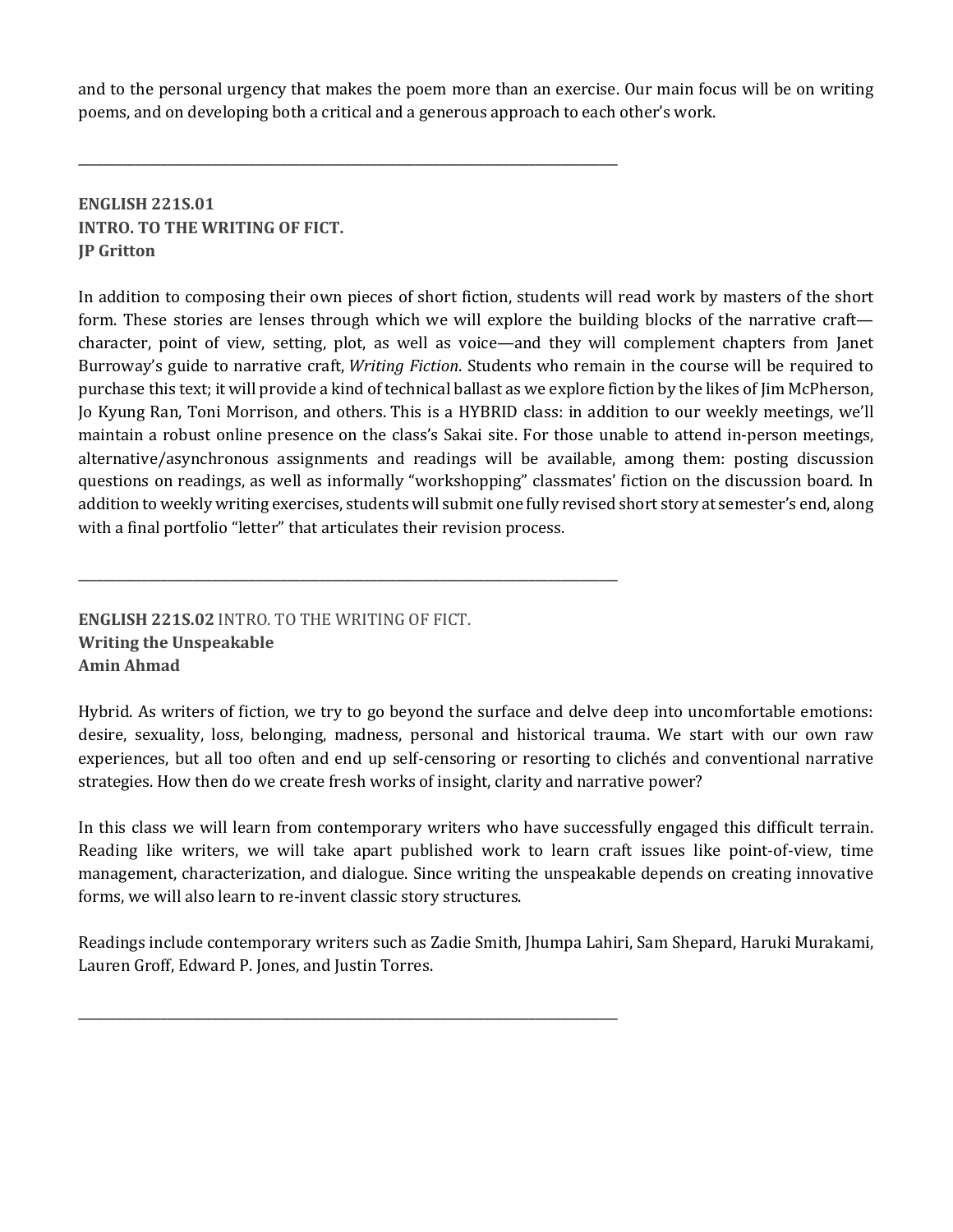# **ENGLISH 247.01 VICTORIAN LIT Kathy Psomiades**

Victorian literature is both formally experimental and profoundly engaged with the political, social and intellectual changes that made the world in 1901 (the end of Victoria's reign) so different from the world in 1837 when Victorian came to the throne. We'll be reading novels, poetry and prose that both changed the things that literature could do, and attempted to imagine and manage a rapidly changing world. We'll start with Charlotte Bronte's *Jane Eyre*, then move on to Elizabeth Gaskell's *North and South*, George Eliot's *Daniel Deronda* and finally Thomas Hardy's *Tess of the D'Urbervilles*. In between, we'll read poetry by Elizabeth Barrett Browning, Robert Browning, Matthew Arnold, Christina Rossetti, Gerard Manley Hopkins, and some of the writers of literary and extra literary prose featured in the Victorian Volume of *The Norton Anthology of English Literature*. 

This course will be a hybrid course: it will be about half to three-quarters on-line and about half to one-quarter in person, should circumstances permit. Everyone in residence will have the option of attending an in-person small group session once a week during most of the semester, but there will also be an online equivalent of that session, for anyone who prefers to attend remotely.

Students will be evaluated on the basis of participation in discussion, six short  $(2p)$  written assignments, one 7-10 page paper, and a small group project that results in a presentation.

**ENGLISH 251.01 BRITISH LIT: 1900-1945 Virginia Woolf: Before and After Myles Oldershaw**

**\_\_\_\_\_\_\_\_\_\_\_\_\_\_\_\_\_\_\_\_\_\_\_\_\_\_\_\_\_\_\_\_\_\_\_\_\_\_\_\_\_\_\_\_\_\_\_\_\_\_\_\_\_\_\_\_\_\_\_\_\_\_\_\_\_\_\_\_\_\_\_\_\_\_\_\_\_\_\_\_\_\_\_\_\_**

This class has at its center one of the most celebrated British authors of the 20th century: Virginia Woolf. Over the course of the semester, we will read an array of Woolf's major works, from the novels *Mrs Dalloway* and *To the Lighthouse* to the non-fiction of *A* Room of One's Own. Attending closely to each, we will consider a range of questions central to understanding Woolf's life and work: how and why did Woolf break with literary tradition, and become one of the most innovative and forward-thinking writers of her time? What was Woolf's relation to the broader artistic movement of modernism? How did feminist thought and politics shape Woolf's work? What insights does Woolf provide into love, family, and sexuality, and how were these insights shaped by her own experience?

At the same time, however, we will not read Woolf alone. Alongside the works mentioned above, we will also engage with important authors writing before and after Woolf: both those who served as an influence on her, such as James Joyce, and those whom *she* went on to influence, such as Jean Rhys (*Good Morning, Midnight*), Christopher Isherwood (*A* Single Man), and Zadie Smith (*NW*). From the first group, we will gain a sense of the literary forces and precursors that lay behind Woolf's writing: whom she admired, what she drew on, and how she meshed and transformed these influences in her work. Through the second, we will fathom the shape of Woolf's literary legacy: what she meant for following generations, how she affected later authors' work, and why she has been acclaimed across decades. This reading will thus complement and enhance our reading of Woolf, and help to illuminate her place in literary history.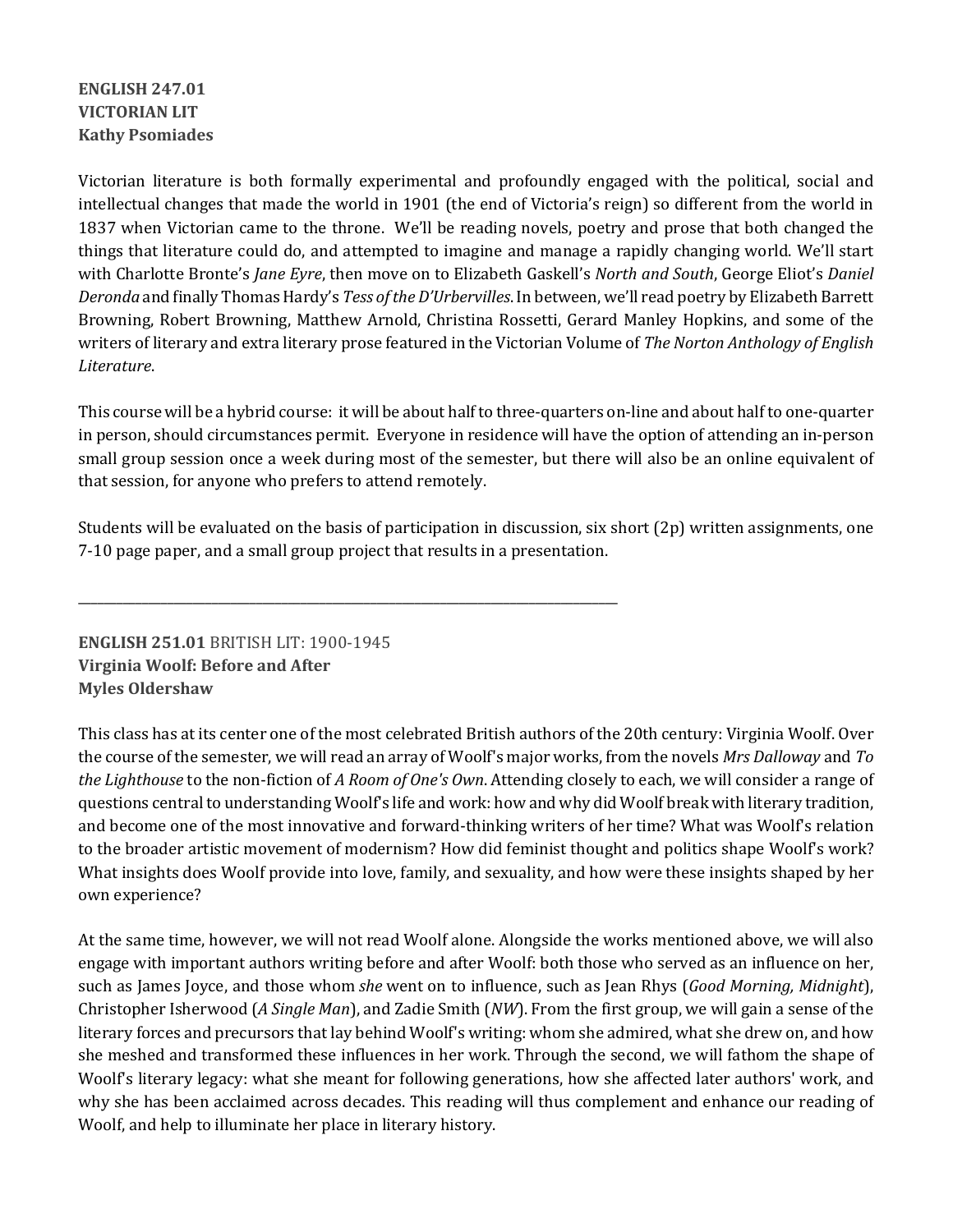This class will take place online. Students will be graded on two 8-10 page essays, a series of short response papers, and class participation. Both majors and non-majors are welcome.

**\_\_\_\_\_\_\_\_\_\_\_\_\_\_\_\_\_\_\_\_\_\_\_\_\_\_\_\_\_\_\_\_\_\_\_\_\_\_\_\_\_\_\_\_\_\_\_\_\_\_\_\_\_\_\_\_\_\_\_\_\_\_\_\_\_\_\_\_\_\_\_\_\_\_\_\_\_\_\_\_\_\_\_\_\_**

**\_\_\_\_\_\_\_\_\_\_\_\_\_\_\_\_\_\_\_\_\_\_\_\_\_\_\_\_\_\_\_\_\_\_\_\_\_\_\_\_\_\_\_\_\_\_\_\_\_\_\_\_\_\_\_\_\_\_\_\_\_\_\_\_\_\_\_\_\_\_\_\_\_\_\_\_\_\_\_\_\_\_\_\_\_**

#### **ENGLISH 269.01 CLASSICS OF AM LIT, 1820-1860 Victor Strandberg**

After a brief look at the Puritan heritage, English 269 will take up major works by major American authors in the generation leading up to the Civil War -- the time of the Transcendentalist movement. The syllabus will include essays and poems by Emerson, Thoreau's Walden and Civil Disobedience, tales, poems and essays by Poe, tales and a novel (The Blithedale Romance or The Scarlet letter) by Hawthorne, Melville's Moby-Dick and Billy Budd and some stories, Emily Dickinson, and a generous selection of poems by Walt Whitman. Background reading will include a slave narrative by Frederick Douglass or Harriet Jacobs. Three hour exams (no three-hour final exam). One term paper focusing on one or more of the writers in the course. **NOTE: All lectures will be on Zoom during pandemic. On campus interviews & office hours will be optional.** 

**ENGLISH 276.01 AFRICAN DIASPORA LITERATURE BLACK LIVES MATTER Tsitsi Jaji**

Black lives have always mattered to Black people, and literature has been a crucial way to articulate the beauty and power of Black culture within and beyond its bounds. The disproportionate impact of COVID-19 crisis police violence, and incarceration call for the study of Blackness from a cultural, historical perspective. The term "Black" has been used in multiple ways since the 15<sup>th</sup> century, influenced by race-thinking, colonization, and slavery. This course will focus on how diverse Black cultures think with and about each other. Beginning with the  $17<sup>th</sup>$  century biography of an Ethiopian nun who resisted colonisation, we will turn to writers like Phyllis Wheatly, Mary Prince and Maria Stewart who used their words to call for Black freedom in the 18<sup>th</sup> and 19th centuries. How did African, Caribbean, and U.S. Black women envision freedom. What are the connections between their work and black women's leadership in today's Black Lives Matter movement?

In the wake of emancipation and the struggle for full civil, and human rights involved thinking Blackness in an international framework of solidarity. This was never easy. We will turn to a question first formulated by Countee Cullen, a leading poet of the Harlem Renaissance: "What is Africa to me?" For African Americans, the continent beckoned as a site of origin, as we will see in Maya Angelou's memoir of her years in Ghana, *All God's Children Need Traveling Shoes,* and Saiydia Hartmann's moving account of her study trip there, *Lose Your Mother.* African writers also reflected on what pan-African, nationalist, and later, Afropolitan ideas meant for what "Africa" meant. Chimamanda Adiche warned against a single story. Reading poetry by contemporary African writers, particularly those identifying as non-binary will help us attend to the flexibility literature reveals in Black identity. Similarly, reading Caryl Phillips travel memoir as a Black British man and viewing films by the Black Audiovisual Collective will remind us of how the term "Black" in Britain also included immigrants of South Asian heritage.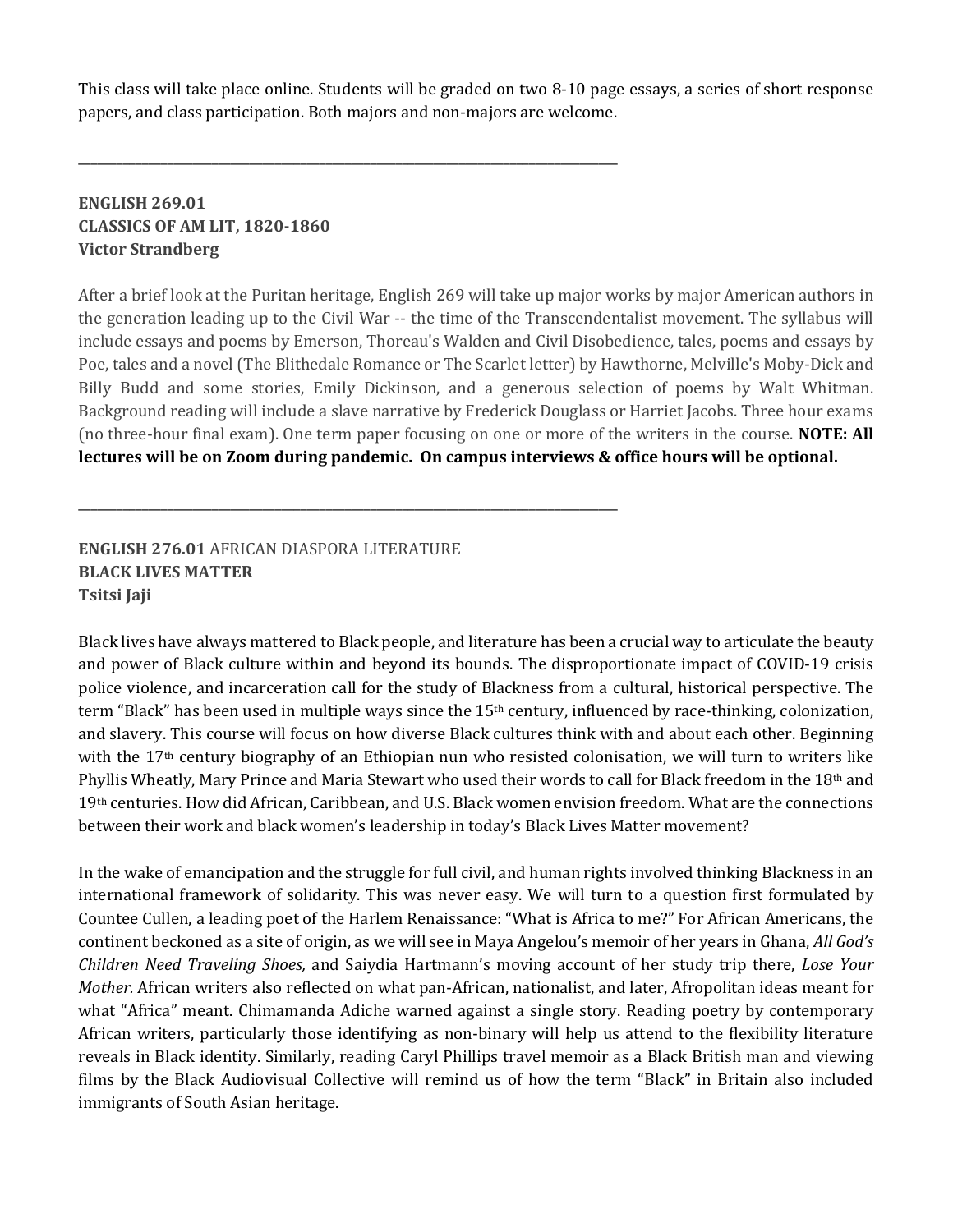This class focuses on literature but also includes film, non-fiction, and scholarly articles. No experience in literary study is expected, and grades are based on class discussion, short reflection papers, and essays. There are no exams in this class. All class discussions will be available asynchronously, and discussions online will supplement extensive office hours.

#### **ENGLISH 288.01 AMERICA DREAMS/AMERICAN MOVIES Marianna Torgovnick**

**\_\_\_\_\_\_\_\_\_\_\_\_\_\_\_\_\_\_\_\_\_\_\_\_\_\_\_\_\_\_\_\_\_\_\_\_\_\_\_\_\_\_\_\_\_\_\_\_\_\_\_\_\_\_\_\_\_\_\_\_\_\_\_\_\_\_\_\_\_\_\_\_\_\_\_\_\_\_\_\_\_\_\_\_**

Online. This popular course in American movies aims to help you develop your media skills, whether directed towards writing, filmmaking, scriptwriting, the visual arts, podcasts, or just simply watching movies as an informed, alert viewer. The class will use a full variety of ways to engage students in weekly lectures: breakout rooms, quizzes that are more than rote and tap your interests, forums, and a final project that invites you to complete work that you love, perhaps in collaboration with others. Many students will want to make short films, which available technology makes possible, and for which the class will provide guidance.

After foundational silent or early films by, for example, Charlie Chaplin and Frank Capra, the course will move rapidly to highlights in American movie-making, with work by directors such as Alfred Hitchcock, Stanley Kubrick, Francis Ford Coppola, Steven Spielberg, Disney, Spike Lee, Ang Lee, Sophia Coppola, Barry Jenkins, and Jordan Peele.

We will survey the history of the movie industry and learn key terms and analytic skills. We will also consider issues such as race and diversity, the impact of TV, and the use of computer technology for special effects and animation. The course emphasizes America's cultural history as it interacts with movies and dynamic factors such as youth markets and the rise of independent filmmakers.

Throughout the term, the class will include regular, weekly, small discussion sessions to enhance what we hope will already be lively and communal lecture sessions. One of the discussion sessions will be scheduled to accommodate students who require asynchronous work.

Quizzes (some as creative exercises) Faithful participation and viewing of films A Final Project of your choice, with opportunities for collaborative work

**\_\_\_\_\_\_\_\_\_\_\_\_\_\_\_\_\_\_\_\_\_\_\_\_\_\_\_\_\_\_\_\_\_\_\_\_\_\_\_\_\_\_\_\_\_\_\_\_\_\_\_\_\_\_\_\_\_\_\_\_\_\_\_\_\_\_\_\_\_\_\_\_\_\_\_\_\_\_\_\_\_\_\_\_**

# **ENGLISH 290S.01** SP TOP IN LANG. & LIT **MASTERPIECES OF WORLD LITERATURE Victor Strandberg**

If you are quite certain that you plan to stay in the seminar, it would be an advantage for you to obtain the textbooks now before the term begins. Accordingly, I am sharing with you my decisions concerning the curriculum. A more detailed syllabus will be provided when we meet at our first class.

The first thing to do is to get hold of a Bible. Any version will do, though I favor the King James version, originally published in 1611, because of its immense influence on writers in English during the last four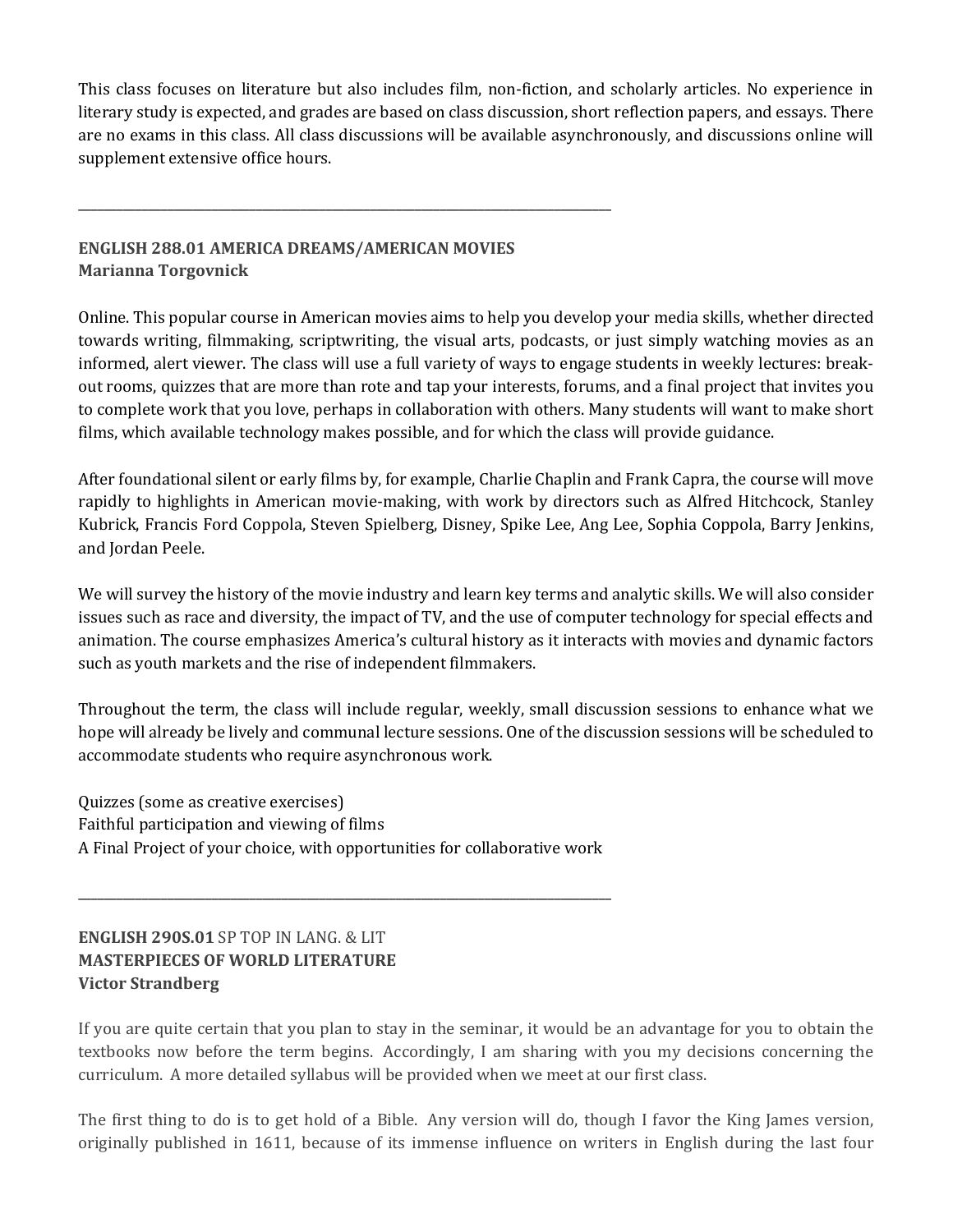centuries. (Examples: Faulkner's *Absalom, Absalom!,* Hemingway's *The Sun Also Rises*, and Steinbeck's *The Grapes of Wrath*—titles drawn from the KJ Bible.) Hint: this Bible is usually available for free in any hotel room.

I am now planning to begin the course with a series of assignments in whatever version of the Bible you bring to class, including *Genesis, Exodus, The Book of Job, The Gospel of Luke, The Book of Revelation*, and assorted brief selections along the way.

To save money, I am asking students to purchase the following books via Amazon.com. It is greatly desirable that we all have the same editions.

1. The Bhagavad-Gita (Signet Classics edition, Introduction by Aldous Huxley)

2. Dante: The Inferno (Signet Classics edition, translated by John Ciardi)

3. Shakespeare: Othello (Signet Classics edition, edited by Alvin Kernan)

**\_\_\_\_\_\_\_\_\_\_\_\_\_\_\_\_\_\_\_\_\_\_\_\_\_\_\_\_\_\_\_\_\_\_\_\_\_\_\_\_\_\_\_\_\_\_\_\_\_\_\_\_\_\_\_\_\_\_\_\_\_\_\_\_\_\_\_\_\_\_\_\_\_\_\_\_\_\_\_\_\_\_\_\_\_**

4. Greek Drama: Aeschylus, Sophocles, Euripides, Aristophanes (Bantam Classic, edited by Moses Hadas)

5. Montaigne: Essays (Penguin Classics, translated by J. M. Cohen)

In addition to Dante's Inferno, two stories by Chaucer will represent the Middle Ages: The Prioress's Tale and The Pardoner's Tale. To save money, I plan to download these tales from the Internet and distribute paper copies to each student.

If it all works out, we will study works from three ancient civilizations (Greek, Hebrew, Hindu), two medieval masters from Italy and England (Chaucer, Dante), and two giants of the French and English Renaissance (Montaigne and Shakespeare). **NOTE: All lectures will be on Zoom during pandemic.** On campus **interviews & office hours will be optional.**

**ENGLISH 290S.02** SP TOP IN LANG. & LIT **ASIAN AM GENDER & SEXUALITY Ryanson Ku**

Asian Americans are often represented as either the model minority, the immigrant whose successful assimilation serves to discipline other minorities, or the yellow peril, the eternal foreigner threatening to invade from within. How are these figures not only racial but also gendered and sexual? And how do gender and sexuality transform the figures—e.g., into the highly desirable and "domestic" female body and the hardworking but racially "castrated" man—or undermine representation altogether? Exploring the intertwined constitution, and contradictions, of race, gender, and sexuality, this course focuses on Asian American gender and sexual representation and performance in the context of the social structures—white supremacy, patriarchy, heteronormativity—they both reinforce and resist. We will start by recounting the history of Asian men in America, and how women and queers are a part of this history. Through literary and filmic renderings that we will compare with a sociological study, we will then contrast how Asian American masculinity is questioned *and* asserted as well as how Asian American feminine sexuality is a privileged object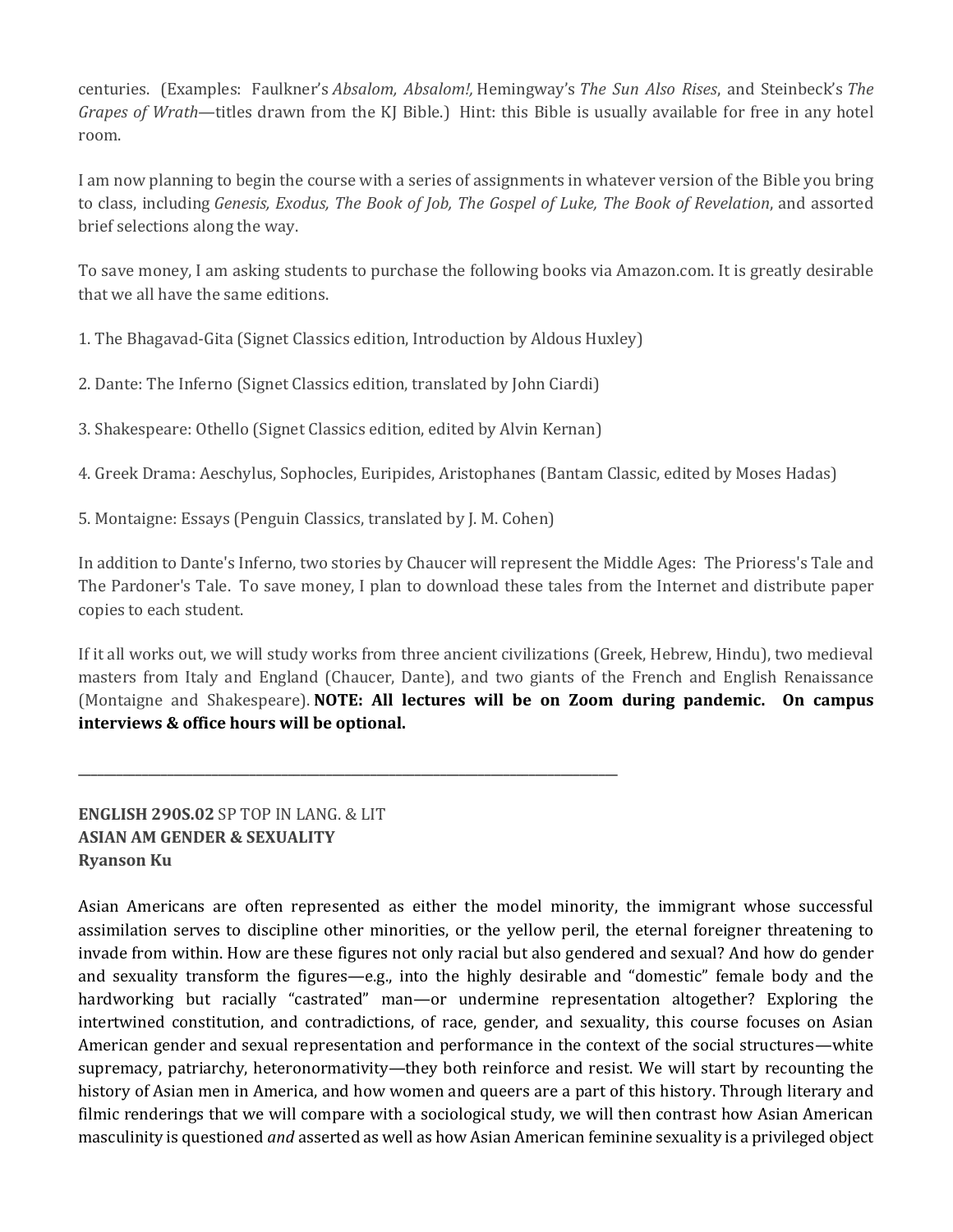of colonization and thus a site of both complicity and an intimate kind of defiance. Inserted in US racial hierarchy and enclosed in Western frames, Asian Americans also look back: at the subject looking, who may also be sexually betrayed; and at places outside the US, but, as betrayed by race, gender, and sexual relations, still in America. In following these dynamics in the diaspora, we will encounter the queer, the child, and the other—figures through which Asian Americans have been represented. We will end the course by looking at Asian American queers, children, and outsiders and seek in the doubling of the literal and figurative the signs of the fraying, and threats to the reproduction, of representation and the social order.

Texts include Bruce Lee film clips, *The Chinaman Pacific*, "Happiness: A Manifesto," *The Book of Salt*, *Dogeaters*, *M. Butterfly, The Assassination of Gianni Versace*, *Charlie Chan is Dead 2*, and historical, sociological, and critical texts. Assignments include weekly response papers, literary analysis, comparative analysis, and class participation. This course will be taught entirely online. Students are highly encouraged to "attend" the course virtually through Zoom, but sessions will also be recorded. Additional instruction and participation may take place through Sakai forums, small group sessions, and/or virtual office hours.

#### **ENGLISH 290S-4.02 SP TOPICS IN CREATIVE WRITING PLAYS THAT CHANGE THE WORLD Faulkner Fox**

**\_\_\_\_\_\_\_\_\_\_\_\_\_\_\_\_\_\_\_\_\_\_\_\_\_\_\_\_\_\_\_\_\_\_\_\_\_\_\_\_\_\_\_\_\_\_\_\_\_\_\_\_\_\_\_\_\_\_\_\_\_\_\_\_\_\_\_\_\_\_\_\_\_\_\_\_\_\_\_\_\_\_\_\_\_**

Online. The goal of this creative writing course is for aspiring playwrights to think deeply about what exactly—they are trying to do, and avoid, in their writing. What causes a play to be heavy-handed and propagandistic, as opposed to impassioned? How can students who believe deeply in a particular issue write artful drama about that issue? In what ways is theater similar—and dissimilar—to social protest in the streets? Students will be encouraged to experiment, question, and revise, at every turn.

This course will closely examine a diversity of plays that have had a marked impact on their cultures—an impact beyond an excellent and meaningful theater-going experience. Recent examples we will study include *Pass Over* by Antoinette Nwandu and *The Talk* by local playwright Sonny Kelly. We will also watch and study more traditional plays like *The Crucible* and *Angels in America.* 

Over the course of the semester, students will read—and watch—excellent political plays as well as write their own. They will write and develop their own full-length script, in addition to doing weekly shorter, more informal creative exercises and reading responses. Class discussion—which will be recorded—will be divided between focus on student work-in-progress, produced plays, and playwriting craft. Students will also work in small groups, meet individually with one another, and meet individually with me. In addition, they will interview the director, producer, and/or playwright of a recent production and report back on how these professionals view the line between artful moral suasion and propaganda.

All work for this course can be done asynchronously. We will be using ZOOM, Sakai forums, Sakai dropbox, email, as well as other platforms suggested by students. There will be multiple forms of interaction. Grading will be as follows: 50% development and revision of the student's own creative work, 25% written commentary on professional plays and classmates' work, and 25% participation in other aspects of the class such as one-on-one discussion with me and with peers, small group run-throughs of scenes-in-progress, and interviewing a theater professional.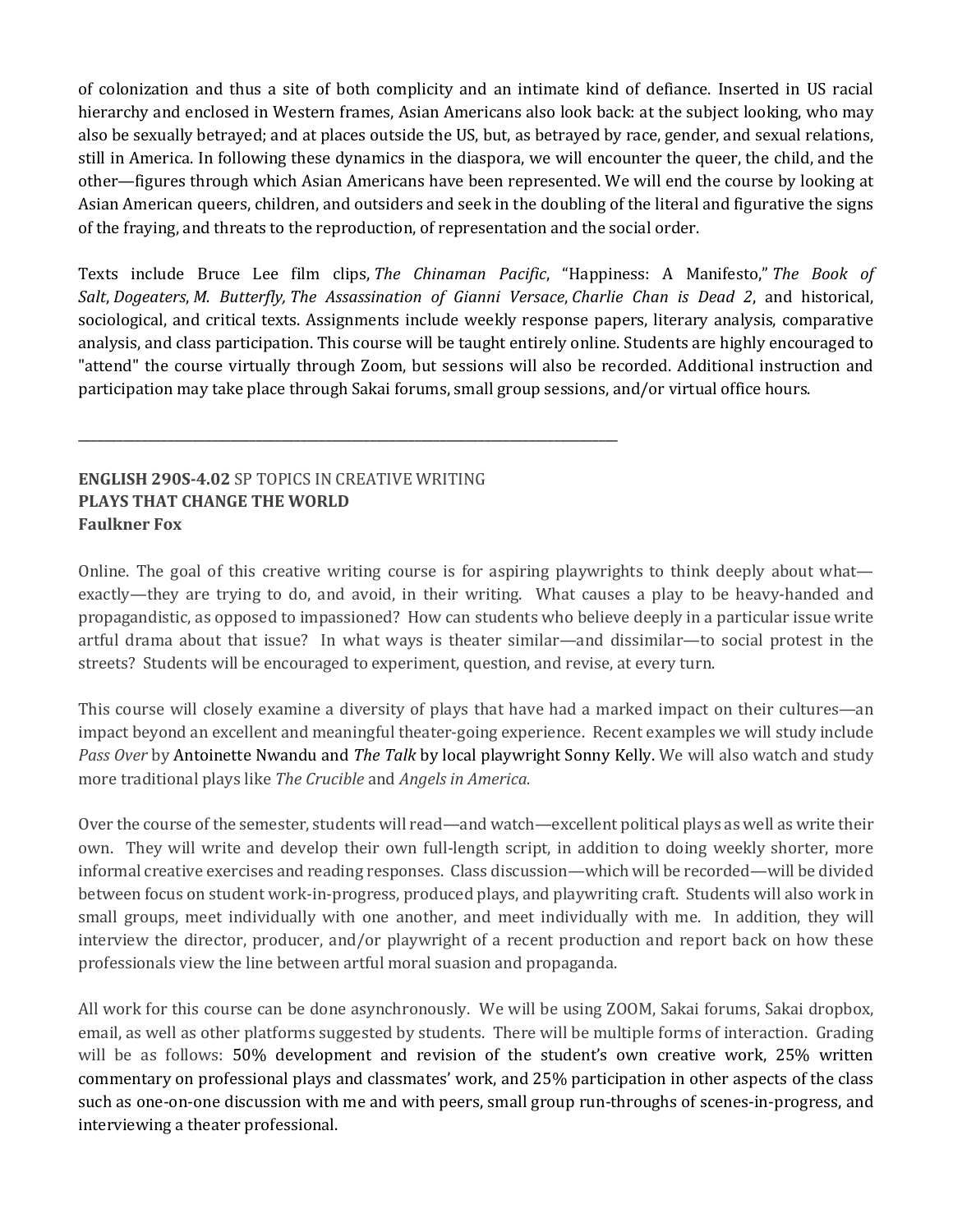# **ENGLISH 320S.01 INT. WORKSHOP IN WTG OF POETRY Joseph Donahue**

#### **Intermediate ONLINE Creative Writing: Postmodern Poetry**

**\_\_\_\_\_\_\_\_\_\_\_\_\_\_\_\_\_\_\_\_\_\_\_\_\_\_\_\_\_\_\_\_\_\_\_\_\_\_\_\_\_\_\_\_\_\_\_\_\_\_\_\_\_\_\_\_\_\_\_\_\_\_\_\_\_\_\_\_\_\_\_\_\_\_\_\_\_\_\_\_\_\_\_\_\_**

The goal of the course is to deepen students' engagement with the history and practice of poetic art in the twentieth and twenty first century. Reading assignments will be drawn from the canon of post WWII avantguarde poetry and literary art. Lectures will provide an historical and cultural context for the works we are reading, and about the controversies and challenges that inform the poetics of the late nineteen forties to the present. The course proceeds from the premise that a deeply internalized command of literary history is critical to the development of any serious writer. Students will be expected to read closely, to acquire an overall grasp of modernism and its development into what is now called the postmodern, and above all to participate in discussions. Further, students will be expected to investigate on their own initiative the texts towards which their own writing leads them. In class and out of class we will explore the possibilities for contemporary poetic practice suggested by earlier works. We will look at a wide range of poems with attention to both how they are made and to the personal urgency that makes the poem more than an exercise, that creates surprise or sorrow or exhilaration in the reader. Our main focus will be on writing poems, or creating letter-based artworks, and on developing both a critical and a generous approach to each other's work.

**ENGLISH 321S.01 INT. WORKSHOP WTG OF FICT. Akhil Sharma**

Intermediate Fiction -- Hybrid

This course will provide intensive training in the writing of short stories. In particular, the course will focus on the question: what is worth writing about? In exploring this question, we will look closely at the Russian masters: Tolstoy, Dostoevsky, Chekhov.

These artists were concerned with whether it is the external social life that is worth writing about or the interior life that we all live. They also struggled with how to write stories that do not have a plot, that is stories where there is not a strong mechanism of causation. Grappling with these challenges led to what are still the dominant strains of Western fiction. We want to look at the solutions these writers developed and see what we can use for our own purposes.

The course will require small daily writing exercises and a larger weekly exercise.

Half of the grade will be based on class participation and the thoughtfulness of the written feedback that each student will provide every other student. The other half of the grade will be based on the weekly writing assignments.

There will be regular one-on-one interactions with the instructor outside of the classroom.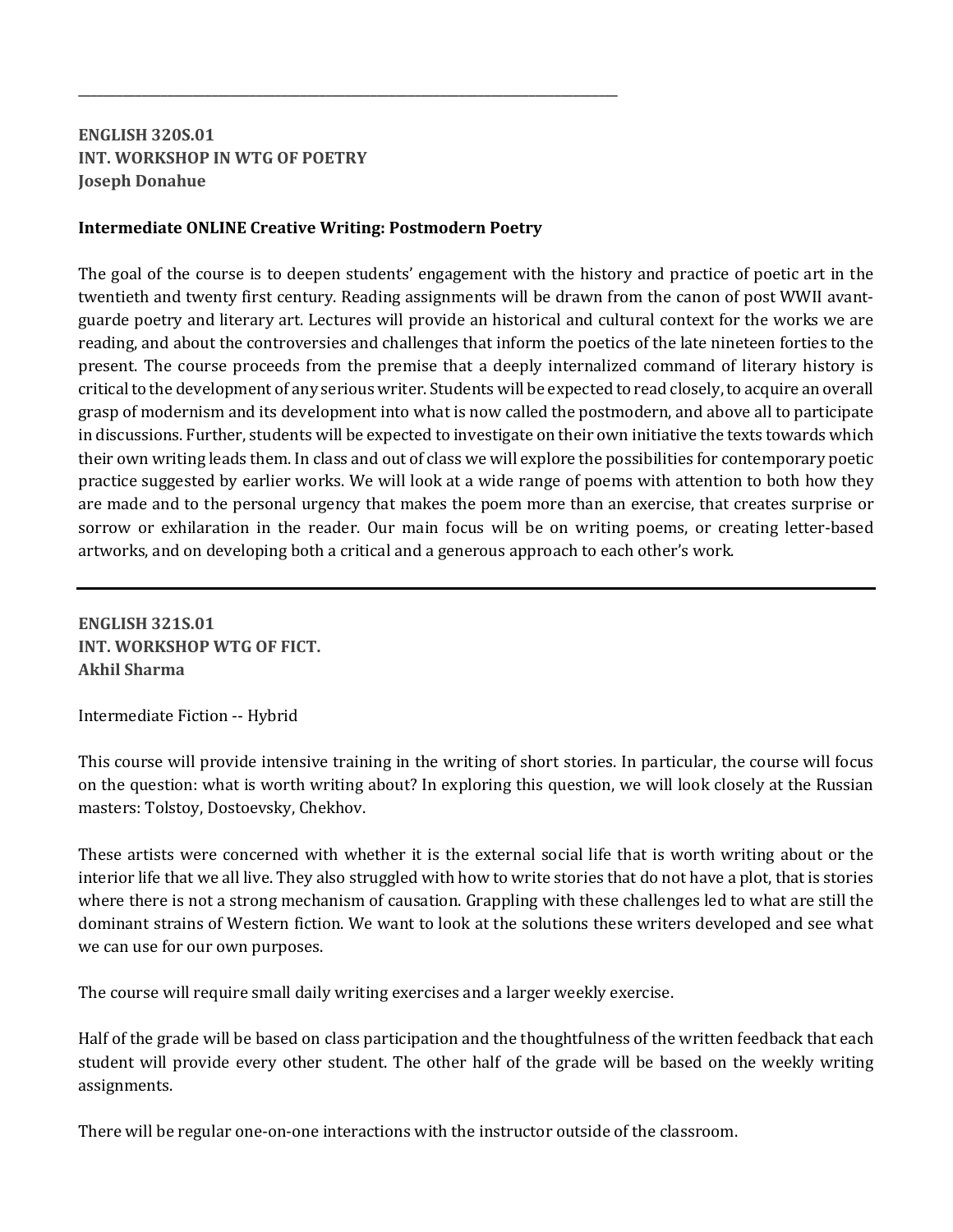#### **ENGLISH 336.01 SHAKESPEARE THROUGH 1600 Leonard Tennenhouse**

**\_\_\_\_\_\_\_\_\_\_\_\_\_\_\_\_\_\_\_\_\_\_\_\_\_\_\_\_\_\_\_\_\_\_\_\_\_\_\_\_\_\_\_\_\_\_\_\_\_\_\_\_\_\_\_\_\_\_\_\_\_\_\_\_\_\_\_\_\_\_\_\_\_\_\_\_\_\_\_\_\_\_\_\_\_**

**\_\_\_\_\_\_\_\_\_\_\_\_\_\_\_\_\_\_\_\_\_\_\_\_\_\_\_\_\_\_\_\_\_\_\_\_\_\_\_\_\_\_\_\_\_\_\_\_\_\_\_\_\_\_\_\_\_\_\_\_\_\_\_\_\_\_\_\_\_\_\_\_\_\_\_\_\_\_\_\_\_\_\_\_\_**

Online. This course will focus on the first half of Shakespeare's career. Known as the Elizabethan Shakespeare, this was his most productive period. Within the decade from 1590 to approximately 1600 or so, he wrote more than twenty plays including nine history plays, seven romantic comedies, five or six tragedies, several long poems, and over one hundred and fifty sonnets. Reading a representative selection of plays and poems, we will look at his development as a dramatist and ask as well what his preoccupations were in this period, what concerns the various forms shared with one another, and why as the decade came to an end he began to experiment with new forms in which to write. The course will consist of a mixture of lecture and discussion. Lectures will be relatively brief. They will be designed to provide some historical and theatrical background.

**ENGLISH 338S.01 MILTON: Poetry, Theology, Politics David Aers**

#### ONLINE

Why would anyone want to spend a whole semester studying John Milton's writings and their seventeenth-century contexts? The answer is the extraordinary scope and utterly brilliant quality of the writing in often very demanding but exquisite poetry as well as in passionate prose. This scope includes explorations in ethics, politics and theology on topics that should still be of central concern to us.

John Milton left Cambridge as an orthodox member of the Church of England. He died (in 1674) as one who had rejected this church, defended the execution of its governor (Charles I) and generated a theological system which included a dense cluster of positions which where startlingly "heretical" in terms not only of the magisterial Reformation but also of Catholic traditions. His unfinished treatise on *Christian Doctrine* begins with a statement which sets up the inquiry pursued in this seminar: "If I were to say that I had focused my studies principally upon Christian doctrine because nothing else can so effectually wipe away those two repulsive afflictions, tyranny and superstition, from human life and the human mind, I should show that I had been concerned not for religion but for life's well being." As both this statement and the title of this class suggest, poetry, politics and theology are inextricably bound together in Milton's work. We aim to read much of the poetry and areas of the prose that will provide a rich sense of his theological and political reflections and enable us to have well-informed discussions about the complex relations between the great poems and his evolving theology. For Milton's approaches to theology, ecclesiology and politics belong to a revolutionary moment in which unprecedented thoughts and practices emerged in England. How did Milton and his writing respond to the defeat of the revolution and the restoration of Crown, Church of England, episcopacy and the attempt to suppress nonconforming groups? There has been a strong tendency in recent Milton scholarship to revise the Whig version of Milton into one that fits the narratives of secular postmodernity and some people taking this class may find it offers opportunities to interrogate some of these grand stories.

It will be helpful to read a competent biography on Milton before this class: I suggest Gordon Campbell and Thomas Corns, *John Milton: Life, Work, and Thought*. Because we will be reading substantial, complex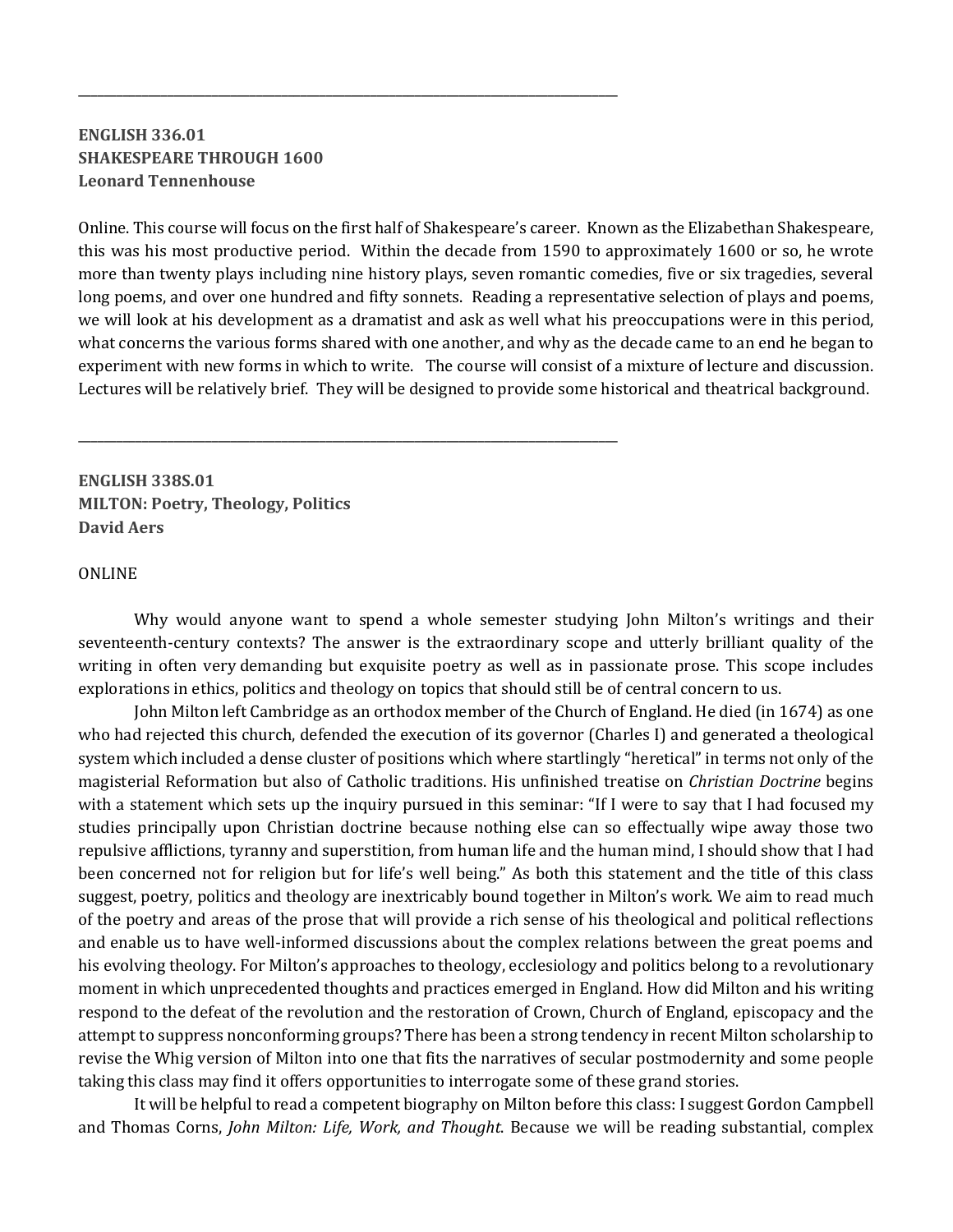works, the more Milton you read *before* class the better. The **set text** (required) is *The Complete Poetry and Essential Prose of John Milton* edited by John Kerrigan and others (Random House). Before the first class, make sure that you have AT LEAST read (1) On the Morning of Christ's Nativity; (2) The Passion; (3) Ad Patrem; and (4) *A Masque presented at Ludlow*, also known as, *Comus*.

#### Note on grades, class format, and expectations

This is an online seminar and attendance (either by joining live via Zoom or by watching a recording of the live seminar) and active participation (discussed below) are mandatory. The grade comes from two essays (8-10 pages), which must be submitted by the given deadline to count. There will be no exams.

Please note well: Even in an online format, a seminar is a dialogic form of learning, very different to a lecture class. Robust participation and careful preparation will be key to ensuring that the rich discussion, debate, and reflection that characterize in-person seminars can continue to thrive in the somewhat alien format demanded by our current situation. While it is strongly encouraged that students participate by joining in our seminar meetings live and contributing to our discussions there, asynchronous participation will be possible through viewing recordings of the seminars and contributing to class discussion via some combination of written responses, email exchanges, virtual "office hours," or other methods.

**ENGLISH 373.01 AMER LIT COLD WAR & AFTER VOICES OF RESISTANCE Caoimhe Harlock & Margaret McDowell** 

#### **Voices of Resistance: American Literature in Times of Crisis**

**\_\_\_\_\_\_\_\_\_\_\_\_\_\_\_\_\_\_\_\_\_\_\_\_\_\_\_\_\_\_\_\_\_\_\_\_\_\_\_\_\_\_\_\_\_\_\_\_\_\_\_\_\_\_\_\_\_\_\_\_\_\_\_\_\_\_\_\_\_\_\_\_\_\_\_\_\_\_\_\_\_\_\_\_\_**

As James Baldwin tells us, we might think that our suffering is unique in all the world... but then we read. Although the crisis of 2020 has left many of us in a state of precarity and uncertainty about what the future holds, American literature shows us that our situation is not unique to us. In fact, any real discussion of American history must deal with an unavoidable truth: precarity, scarcity, crisis, and historical upheaval have *always* been the conditions of life for certain underprivileged and underrepresented groups of Americans.

The books, poetry, and film we'll encounter in this class are created by those who have faced considerable adversity and lived to tell about it. So, while the tapestry of American literature is broad, we'll be focusing on works by people of color, women, queer authors, economically disadvantaged authors, and authors who have contended with pressing issues of political instability, pandemic disease, and personal disability. This class is founded on the increasingly unconventional premise that literature, especially literature from marginalized voices, is critically useful in a time of crisis and always has been. Good writing allows us to deeply connect with the lives of others. It has the power to heal and comfort us, but also to challenge us to think beyond our own limited experiences and discover valuable ways of living through crisis and becoming stronger for it.

Through encountering stories of crisis and resilience from the likes of Octavia Butler, Ursula LeGuin, Spike Lee, Audre Lorde, Sylvia Plath, and Carmen Maria Machado, we hope not just to become witnesses to suffering, but to take real inspiration from these creative individual's lives and how they lived them, finding lessons that we can turn towards our own lives and our own world as we prepare to go forward and rebuild them.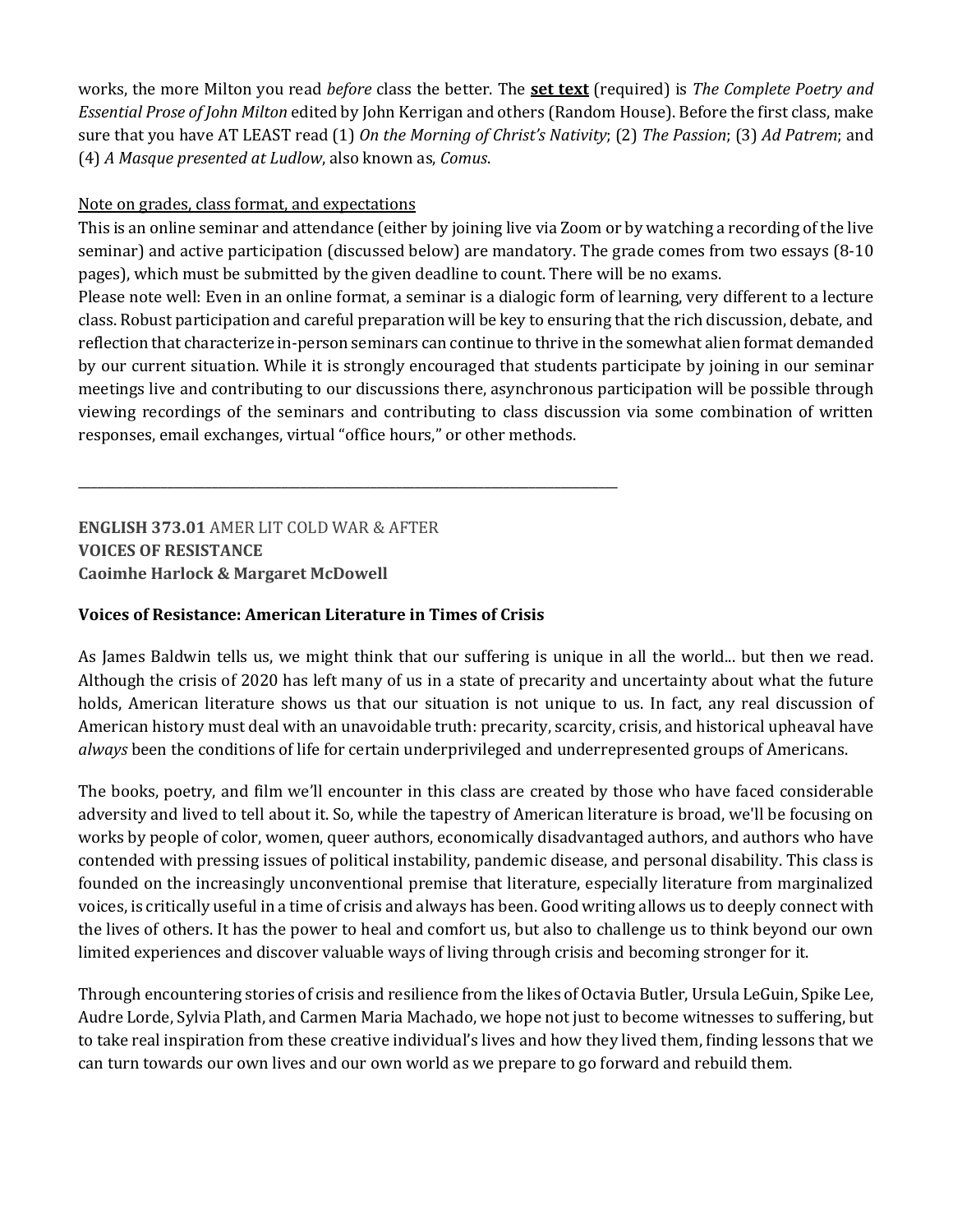This class will take place entirely online, through a mix of live online seminar conversations, forum posts, and individual and collaborative creative projects. We are happy to accommodate anyone who would like to join from a time zone that may make participation in live meetings difficult.

# **ENGLISH 390S-1.01 SINGLE AMERICAN AUTHOR WILLIAM CARLOS WILLIAMS Nathaniel Mackey**

**\_\_\_\_\_\_\_\_\_\_\_\_\_\_\_\_\_\_\_\_\_\_\_\_\_\_\_\_\_\_\_\_\_\_\_\_\_\_\_\_\_\_\_\_\_\_\_\_\_\_\_\_\_\_\_\_\_\_\_\_\_\_\_\_\_\_\_\_\_\_\_\_\_\_\_\_\_\_\_\_\_\_\_\_\_**

**\_\_\_\_\_\_\_\_\_\_\_\_\_\_\_\_\_\_\_\_\_\_\_\_\_\_\_\_\_\_\_\_\_\_\_\_\_\_\_\_\_\_\_\_\_\_\_\_\_\_\_\_\_\_\_\_\_\_\_\_\_\_\_\_\_\_\_\_\_\_\_\_\_\_\_\_\_\_\_\_\_\_\_\_\_**

**\_\_\_\_\_\_\_\_\_\_\_\_\_\_\_\_\_\_\_\_\_\_\_\_\_\_\_\_\_\_\_\_\_\_\_\_\_\_\_\_\_\_\_\_\_\_\_\_\_\_\_\_\_\_\_\_\_\_\_\_\_\_\_\_\_\_\_\_\_\_\_\_\_\_\_\_\_\_\_\_\_\_\_\_\_**

Online. A study of the major works of poetry and prose by William Carlos Williams, from *Kora in Hell* (1920) to *Paterson* (1963), with particular attention to formal innovation, linguistic change and cultural diagnosis.

#### **ENGLISH 390S-7.02 SP TOPICS IN LANG & LIT LIT & THE PURSUIT OF HAPPINESS Leonard Tennenhouse**

Online. Together, we will try to figure out how the religious promise of heaven as the fulfillment of life and self, plenitude and perfect love, continues to operate in modern secular society: How did the pursuit of happiness become the driving force of a world organized by capitalism, one in which human life must seek and find selftranscendence in the world? This is powerful stuff!

To help us identify this elusive and deeply contradictory secular myth, we will consult a few of the major intellectual arguments that proposed and/or challenged it, including those by Locke, Marx, Weber, Marcuse, and Coetzee. But to understand where these arguments break down or fail to deliver on their promises, we will rely on such works of fiction as Samuel Johnson's *Rasselas*, Jane Austen's *Pride and Prejudice*, short stories by Nathaniel Hawthorne, F. Scott Fitzgerald's *The Great Gatsby*, the film version of *The Wizard of Oz*, and Colson Whitehouse's *Underground Railroad* among other texts.

# **ENGLISH 490.01 SPECIAL TOPICS LANG/LIT ENVIRONMENT IN LIT, LAW, & SCI Priscilla Wald (English, GSF), Daniel Richter (Nicholas School), Saskia Cornes (Duke Campus Farm, FHI)**

Climate change, resource exhaustion, an increase in natural disasters, from tornados, hurricanes, droughts, earthquakes and floods to pandemics: these, we are told, are problems with "the environment." We are living, it seems, in the Age of the Anthropocene, when humanity has become a geological force.

Racism, unprecedented poverty, inadequate health care, and urban blight in the midst of rising affluence: these, too, are problems with "the environment." The world population has exceeded seven billion; we are putting increasing pressure on the planet, with dangerous consequences, as the pandemic we are currently living through has made so starkly clear.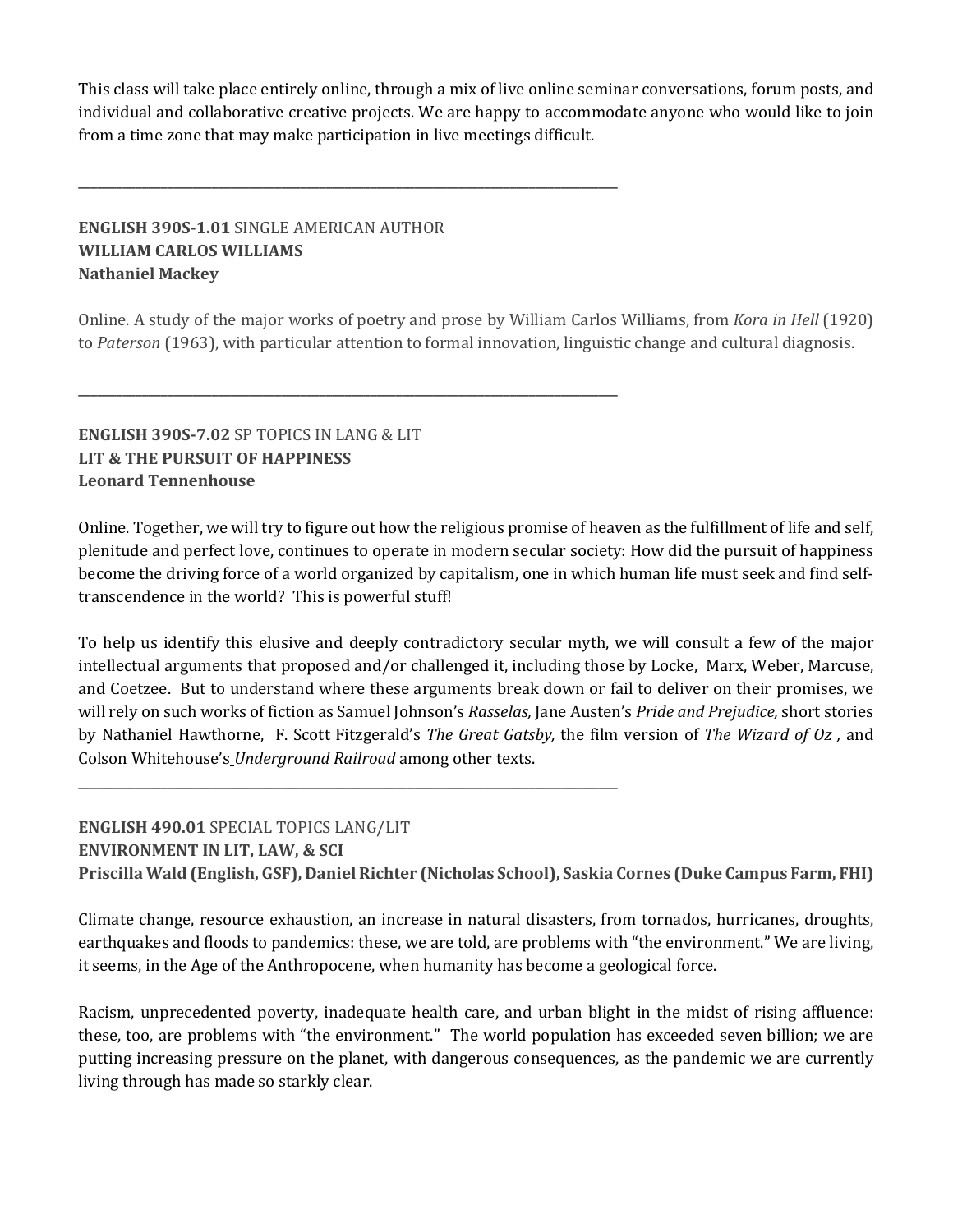So what is this "environment," and why does this question matter, now more than ever? How might a better understanding of how that term is circulating and being used help us move beyond our impasses and think more productively about how to live more justly, equitably, compassionately, and responsibly in our world.

This class will address these questions by considering the very ground on which Duke is standing: the Southern Piedmont, the City of Durham, and the Duke Campus Farm. Beginning with early human settlement, when the Earth began to get a "history," we will consider three historical trajectories — settlement; plantation culture and slavery; and the ongoing struggles for Civil Rights from the late 1960s into the environmental justice and Black Lives Matter movements of the present—to show how science, law, and cultural forms (literary and scientific works, films, news media) contribute to the changing idea of "the environment."

We will trace the idea of the environment not only across time, but also across geographical space, as we consider how ideas take root locally, and also travel through social, cultural, economic, agricultural, academic, and other networks, reshaping the ever-changing relationship between the local and the global.

**Logistics:** This class will meet once a week and will move at the pace of Duke's adjusted schedule. This will be a hybrid class with interactive lectures and seminars online and, if permitted, 3-4 meetings outdoors at different locations, including, ideally, the Duke Campus Farm. Half of each class period will be interactive lecture and the other half will break into smaller discussion groups, each led by one of the faculty members.

The class will also break into smaller groups (different from the seminars), which will work together throughout the semester to produce a final project. Each of these groups will work with a faculty or graduate student mentor.

**Asynchrony:** Lectures and seminars will be recorded and circulated to students who are unable to attend class for any reason. Those students will submit short responses in writing engaging several questions based on lectures and seminars that we will circulate with those recordings. The responses are required but will not be individually graded assignments.

**ENGLISH 590S-1.01** SP TOP SEMINAR I **THEORY OF POETRY Julianne Werlin**

**\_\_\_\_\_\_\_\_\_\_\_\_\_\_\_\_\_\_\_\_\_\_\_\_\_\_\_\_\_\_\_\_\_\_\_\_\_\_\_\_\_\_\_\_\_\_\_\_\_\_\_\_\_\_\_\_\_\_\_\_\_\_\_\_\_\_\_\_\_\_\_\_\_\_\_\_\_\_\_\_\_\_\_\_\_**

What poems are, how they work, and what makes them good (or not) has been a preoccupation of literary theory since its inception. In recent years, however, there has been a wave of innovative theoretical work on poetry, inspired in part by the New Lyric Theory and exemplified in Jonathan Culler's *Theory of the Lyric* (2015). This class will introduce the theory of poetry in historical perspective, including both classic works and cutting-edge treatments. We will pay particular attention to classic problems such as the nature of metaphor, the "lyric I," meter and scansion, aesthetic judgment, and the social function of lyric. We will also look at work at the intersection of linguistics and literary theory, including such understudied topics as the relation of poetry to linguistic standardization. Texts will include Aristotle, Coleridge, Adorno, and Jakobson, and important recent figures such as Jahan Ramazani, Virginia Jackson, Nigel Fabb and Jonathan Culler. In addition, we will test out the theories we read (and, perhaps, invent) on a small set of poems. Assignments will include collaborative group work, a series of short response papers, and a final project.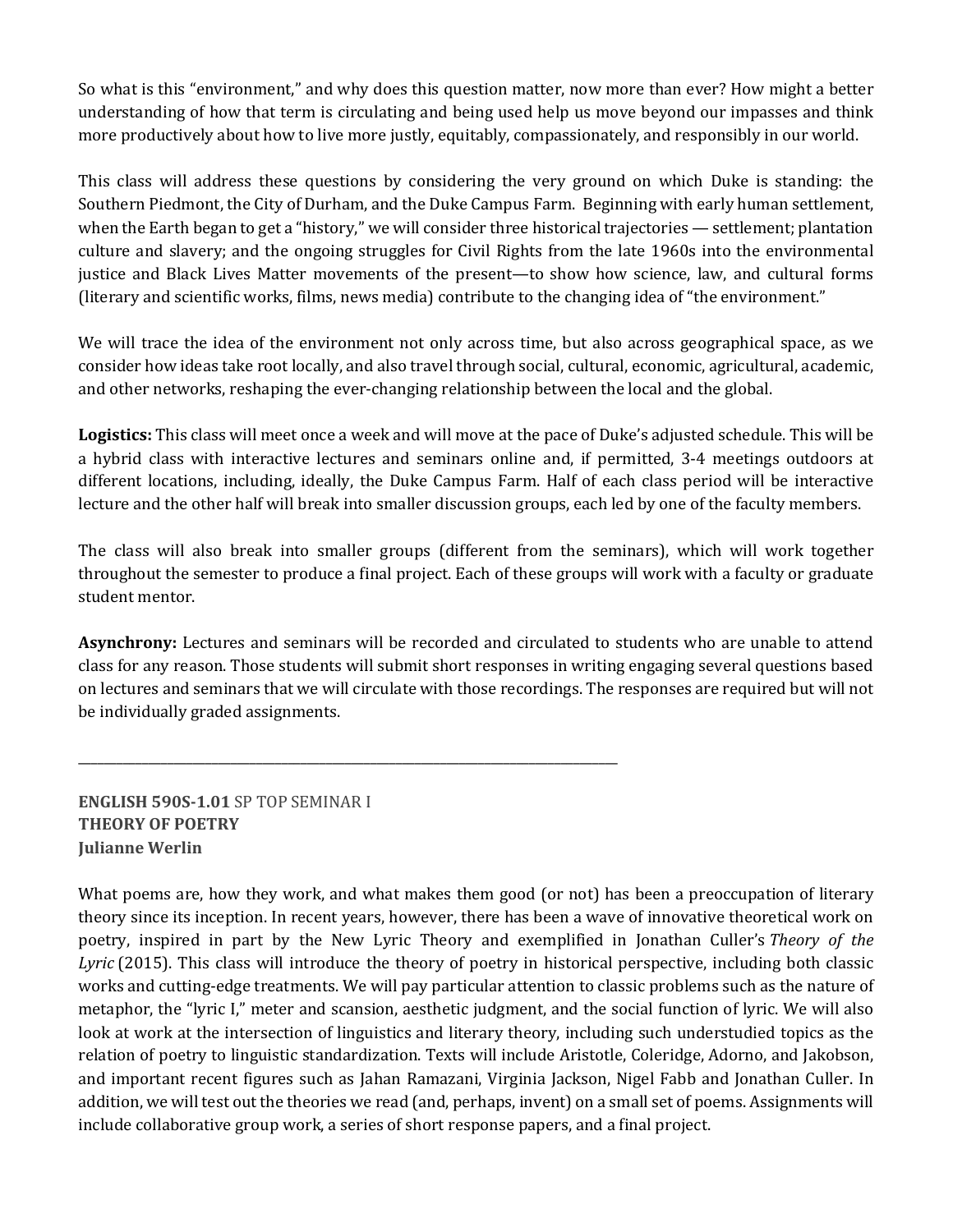This will be a hybrid course, with both in-person and online components. **\_\_\_\_\_\_\_\_\_\_\_\_\_\_\_\_\_\_\_\_\_\_\_\_\_\_\_\_\_\_\_\_\_\_\_\_\_\_\_\_\_\_\_\_\_\_\_\_\_\_\_\_\_\_\_\_\_\_\_\_\_\_\_\_\_\_\_\_\_\_\_\_\_\_\_\_\_\_\_\_\_\_\_\_\_**

**\_\_\_\_\_\_\_\_\_\_\_\_\_\_\_\_\_\_\_\_\_\_\_\_\_\_\_\_\_\_\_\_\_\_\_\_\_\_\_\_\_\_\_\_\_\_\_\_\_\_\_\_\_\_\_\_\_\_\_\_\_\_\_\_\_\_\_\_\_\_\_\_\_\_\_\_\_\_\_\_\_\_\_\_\_**

# **ENGLISH 590S-3.02 SP TOP SEMINAR III CONTEMPORARY BLACK SOUTH Jarvis McInnis**

This course explores contemporary representations of the Black US South in African American literature and culture. Journeying through rural Mississippi and the Carolinas to urban centers such as Atlanta, Memphis, New Orleans, and Houston, we will interrogate the geographic and cultural diversity of the contemporary Black South. We will juxtapose canonical texts—by Ida B. Wells, Richard Wright, Zora Neale Hurston, Anne Moody, Alice Walker, or Gloria Naylor—that have shaped predominant cultural representations of the region, alongside works by contemporary writers such as Jesmyn Ward, Natasha Tretheway, Randall Kenan, Tayari Jones, Kiese Laymon, Attica Locke, Jericho Brown, Alexis Pauline Gumbs, and Regina Bradley. We will also examine depictions of the region in media and pop culture, e.g., TV shows *Atlanta* and *Queen Sugar*; HipHop artists OutKast, Lil Wayne, and Big Freedia; and experimental films such as Julie Dash's *Daughters of the Dust* and Beyoncé's *Lemonade*. We will read a range of critical and theoretical works that cut across literary, cultural, media and performance studies, African American Studies, New Southern Studies, gender and sexuality studies, geography, and sociology.

In Fall 2020, this course will only be offered online. Students will be expected to submit a critical response paper each week, lead 1-2 class discussions, and submit a 15 to 20-page seminar paper at the conclusion of the course.

# **ENGLISH 826S.01 THE GLOBAL NOVEL: Mediations Nancy Armstrong & Roberto Dainotto**

Louis Althusser is known to have said that "ideology represents individuals' imaginary relation to their real conditions of existence." Assuming that statement is a pretty good fit for traditional literary realism as well, we feel it is time to rephrase this principle for the global novel, "the global novel represents individuals' imaginary relation to forms of mediation." Rather than refer to life beyond the page as one organized around the home, the workplace, the school, the legal system and so forth, the novels we have in mind aspire to live not only outside the language in which they were written but also beyond the printed page in film, television series, comic books, audiobooks, electronic games, and so forth. In that a good number of these novels quite literally attempt to escape the material confines of the medium, they require us to figure out new procedures for reading them.

*Procedures:* This course will be taught over zoom, with seminars recorded, questions pre-circulated, and voluntary responses solicited beforehand.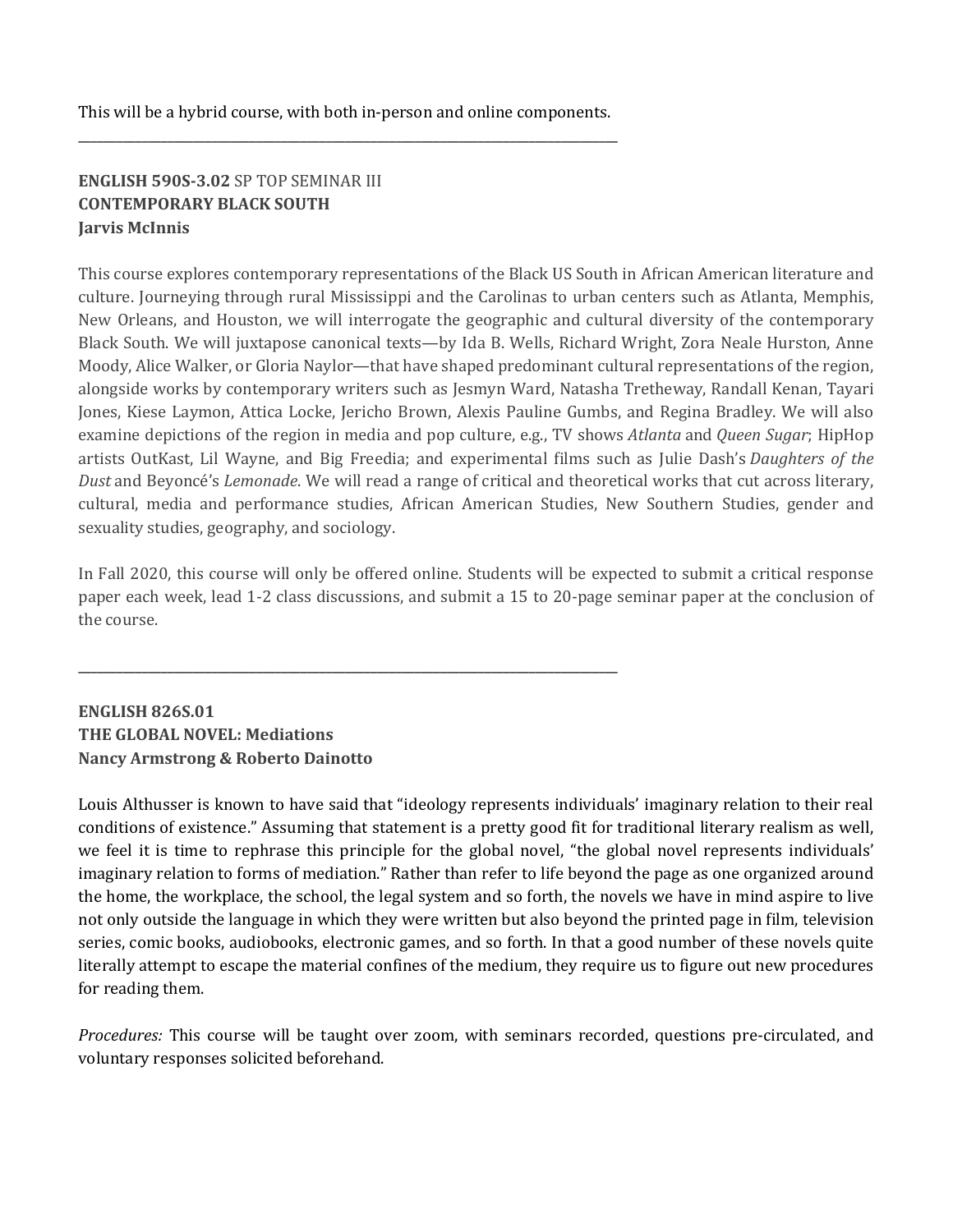*Requirements:* In addition to informal class responses, the writing requirement will include a 12-15-page essay developed from a repertoire determined by the class in two workshop sessions where we develop a collective glossary of critical concepts most helpful in elucidating the novels.

Likely primary readings: McCarthy's *Remainder*, Saviano, *Gomorrah*, Whiehead's *Zone One*, Kushner's The *Flamethrowers,* Hage's *Cockroach,* Lianke's *Lenin's Kisses,* Cole's *Open City,* Kehlmann's *Fame,* Bolaño's *The Skating Rink,* Pajak's *Uncertain Manifesto*, Cusk's *Transit,* Ibrahim's *Season of Crimson Blossoms.*

#### *Likely secondary readings:*

1. Adorno and Horkheimer, "The Culture Industry: Enlightenment as Mass Deception." Benjamin, "The Work of art in the age of mechanical reproduction."

Williams, Technology, Television, and Cultural Form. Deleuze, "Postscript on societies of control." Derrida and Stiegler, *Echographies of Television.* Jameson, "The Aesthetics of Singularity." Crary, 24/7: Late Capitalism and the Ends of Sleep.

2. McGurl, "Fiction in the Age of Amazon." Bernes, "The Feminization of Speedup." McClanahan, "Credit, Characterization, Personification." Broe, "Serial Aesthetics." Illouz, "Romantic Webs." McCarthy, from Tintin and the Secret of Literature. Murakami, TBD

**\_\_\_\_\_\_\_\_\_\_\_\_\_\_\_\_\_\_\_\_\_\_\_\_\_\_\_\_\_\_\_\_\_\_\_\_\_\_\_\_\_\_\_\_\_\_\_\_\_\_\_\_\_\_\_\_\_\_\_\_\_\_\_\_\_\_\_\_\_\_\_\_\_\_\_\_\_\_\_\_\_\_\_\_\_**

*General Plan:* This course begins with two seminars aimed at establishing (with the help of the 1st set of critical readings) a critical framework for reading the novels. Subsequent seminars focus on a novel listed and paired with an appropriate critical essay from the  $2<sup>nd</sup>$  set of critical readings.

**ENGLISH 890S.02** SPECIAL TOPICS SEMINAR **History of Contemporary Literary Criticism Robert Mitchell & Charlotte Sussman**

Hybrid

This course provides students with a concise historical and theoretical overview of university-based literary criticism, with the goal of enabling graduate students to better understand--and hence, situate their own projects within--the history of their discipline. (The desire for such a course has been expressed at several recent graduate department meetings, and this course is the response to those requests.) We will focus on a number of key twentieth- and twenty-first century methodological orientations and movements, such as new criticism, structuralism, deconstruction, Foucauldian poststructuralism, new historicism, postcolonial criticism, critical race studies, and distant reading. We will also consider how these movements relate to both the changing structure of the university and to non-university publics across this period. Rather than aiming for an exhaustive survey of twentieth- and twenty-first century modes of literary criticism, we will focus on those modes that have had the most impact on current practice.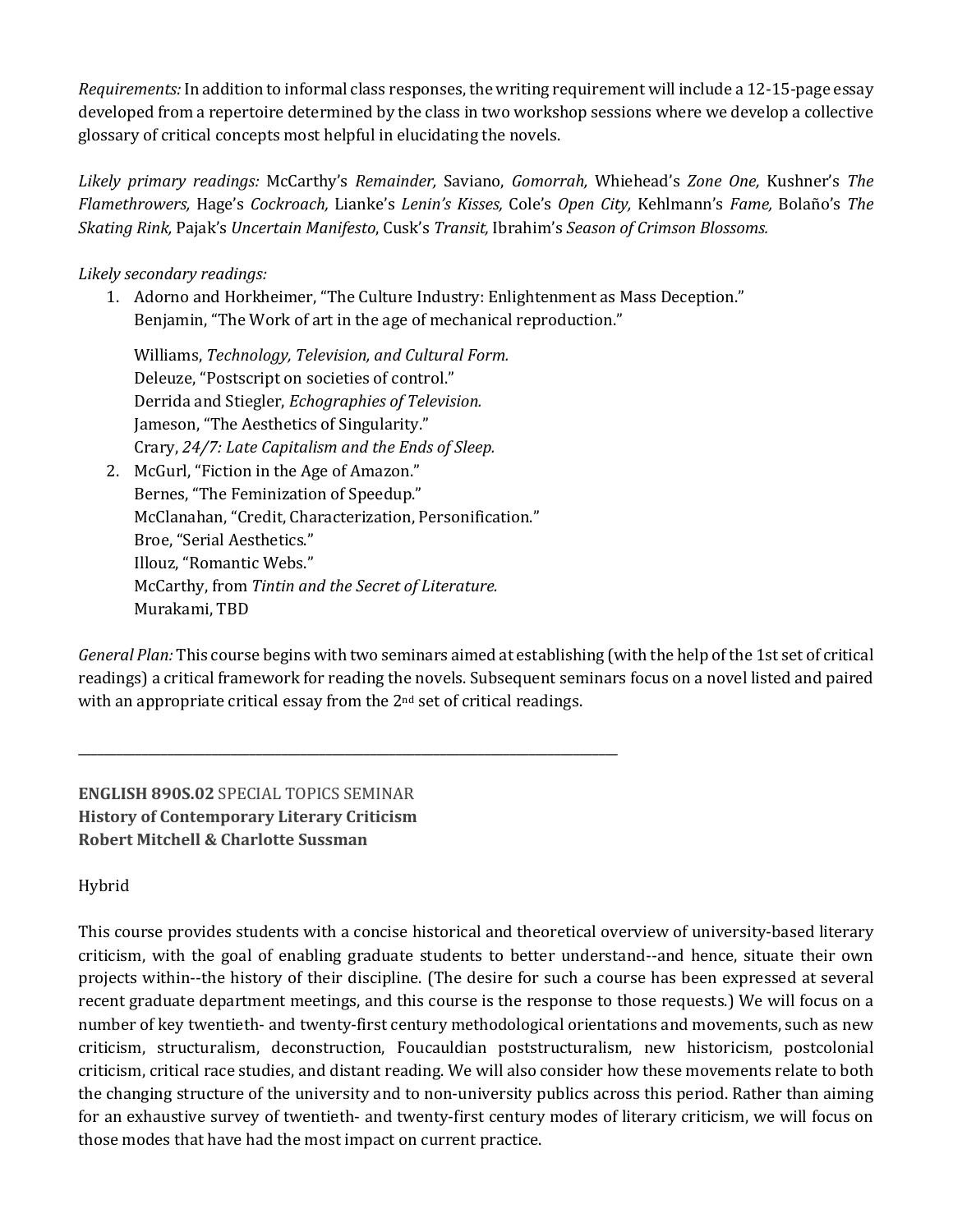In addition to providing a historical survey of literary criticism, this course also focuses on several key skills for navigating successfully the first few years of graduate school, including time management strategies; project abstract writing (useful for conference and fellowship applications); and locating, and positioning oneself within existing academic debates/discussions (useful for minor exam creation and articles).

This course will offer Zoom lectures and discussion during the Wednesday meeting time (these will be recorded for those who cannot meet at that time), and two modes of discussion section: an in-person discussion section at the Friday meeting time, and an online discussion section at the Friday meeting time. (There will also be the possibility of asynchronous discussion for participants.)

**ENGLISH 890S.01** SPECIAL TOPICS SEMINAR **REDEEMING LOVE David Aers**

Redeeming Love: Julian of Norwich; Margery Kempe; William Langland; Nicholas Love

**\_\_\_\_\_\_\_\_\_\_\_\_\_\_\_\_\_\_\_\_\_\_\_\_\_\_\_\_\_\_\_\_\_\_\_\_\_\_\_\_\_\_\_\_\_\_\_\_\_\_\_\_\_\_\_\_\_\_\_\_\_\_\_\_\_\_\_\_\_\_\_\_\_\_\_\_\_\_\_\_\_\_\_\_\_**

#### **ONLINE**

"The medievals located the redemptive value of Christ's work primarily in his passion and crucifixion, seeing Christ as making *satisfaction* for our sins, and as *meriting* our justification and everlasting life." (Richard Cross, *Duns Scotus*, 129)

This quotation introduces some central areas explored in "Redeeming Love." We will be working with different kinds of writing as we study different models of the redemption. This is a course in vernacular theology. Were it on Latin theologians of the late medieval world, it would not include two women writers. Although the seminar involves the study of central topics in Christian teaching, it is text centered. I have no interest in encouraging intellectual or theological history composed as a grand narrative of ideas or doctrines, no interest in a survey of theories of the atonement (a sixteenth-century term I shall eschew as an unhelpful anachronism). Why not a survey, why not a grand survey? Because such surveys have a habit of abstracting ideas / doctrines from complex exploratory and sometimes self-divided texts: and then composing their abstractions into an orderly, teleological story. The result is often a persuasive, even compelling history of ideas that no texts actually produced and perhaps nobody actually thought. What alternatives are there? A history concentrating on particular texts belonging to particular practices in particular discourses. A history of the way ideas are embodied and explored in often thoroughly complex, intellectually and affectively demanding texts. With such hermeneutic *caveats* in mind, we will study four medieval texts. Having done so, we may be able to consider whether these texts tell any kind of story and, if so, what.

We will begin with a text you should read *before the first class*, bringing a copy of the text to the first (online) meeting: Nicholas Love's early fifteenth century translation of an immensely popular and formative Franciscan work, *Mirror of the Blessed Life of Jesus Christ* (Exeter Medieval Texts and Studies, published by Liverpool University Press, 2004, paperback). Why begin here? Because this work displays in detail the late medieval tradition of affective devotion and its approach to Jesus Christ. The translation by Nicholas Love (a Carthusian from Mount Grace in Yorkshire) also includes some fascinating anti-Wycliffite inflections: the first Wycliffite had been burnt to death in 1401. The form of contemplation was central to Margery Kempe who we study later in this course. I would like participants to have read, before this course, St. Anselm's *Cur Deus Homo*